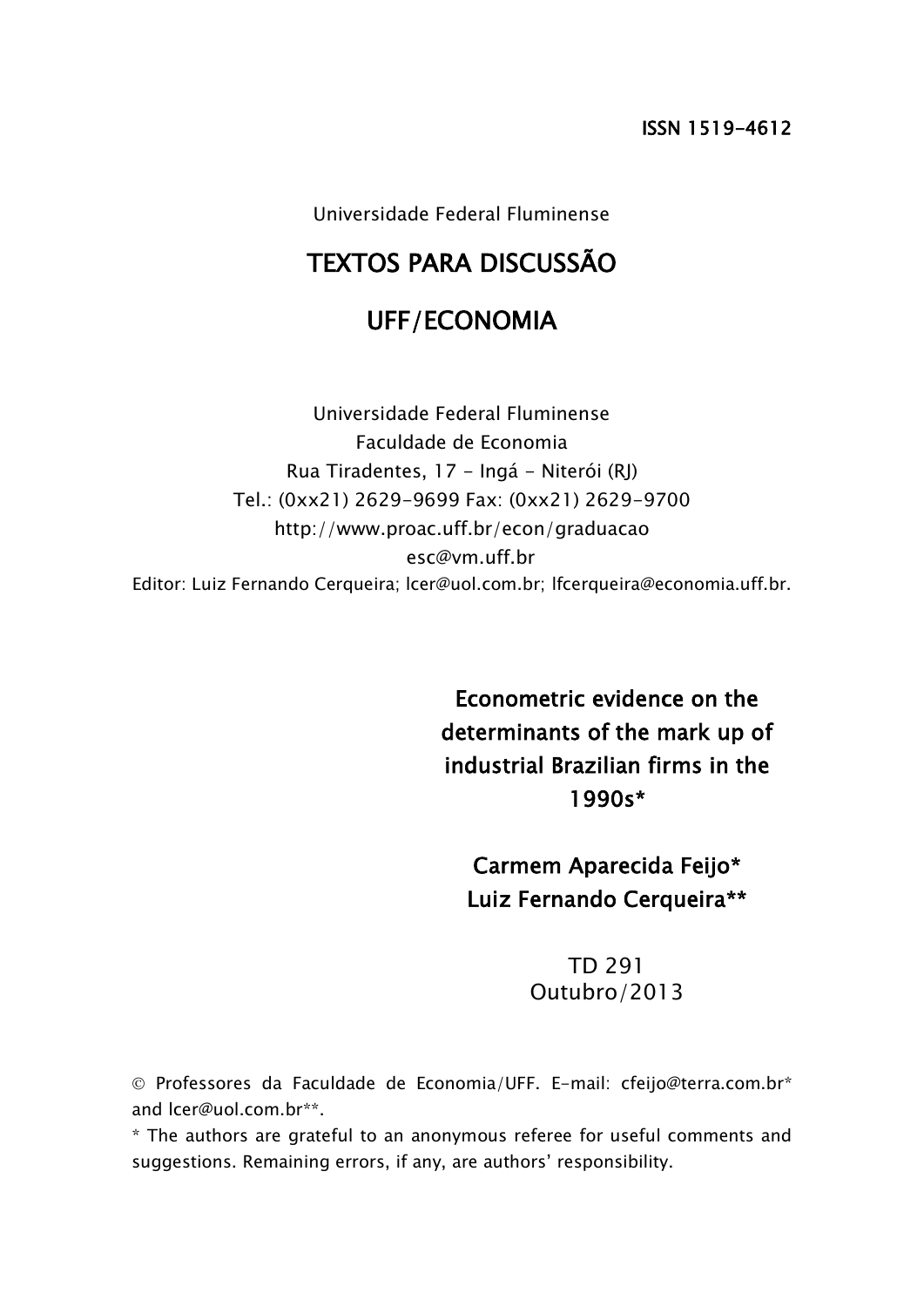

#### RESUMO

O objetivo deste artigo é investigar em termos econométricos os determinantes do mark up em firmas industriais brasileiras nos anos 1990. Foram testados vários modelos de regressão com dados em painel para descrever o comportamento do mark up industrial. Os modelos consideraram tanto variáveis microeconômicas como macroeconômicas. A variação da demanda correlacionou negativamente com a variação do mark up, sugerindo que o mark up evoluiu de forma anticíclica no período. Este comportamento foi interpretado como uma reação das firmas ao aumento do grau de incerteza no ambiente macroeconômico dos anos 1990.

PALAVRAS CHAVE: estimativa com dados em painel, precificação, determinação do mark up. JEL: L11, L16

### **ABSTRACT**

Our aim in this paper is to investigate in econometric terms the determinants of mark up in the Brazilian industrial firms in the 1990s. Several regressions using panel data were tested to describe the behavior of the mark up of industrial firms. All models considered microeconomic and macroeconomic variables. A negative relation was found between demand variation and mark up variation, suggesting that it evolved in an anticyclic way. This behavior is explained based on the increase degree of uncertainty that surrounded changes in the macroeconomic scenario in the 1990s.

KEY WORDS: estimation with panel data, pricing, mark up determination.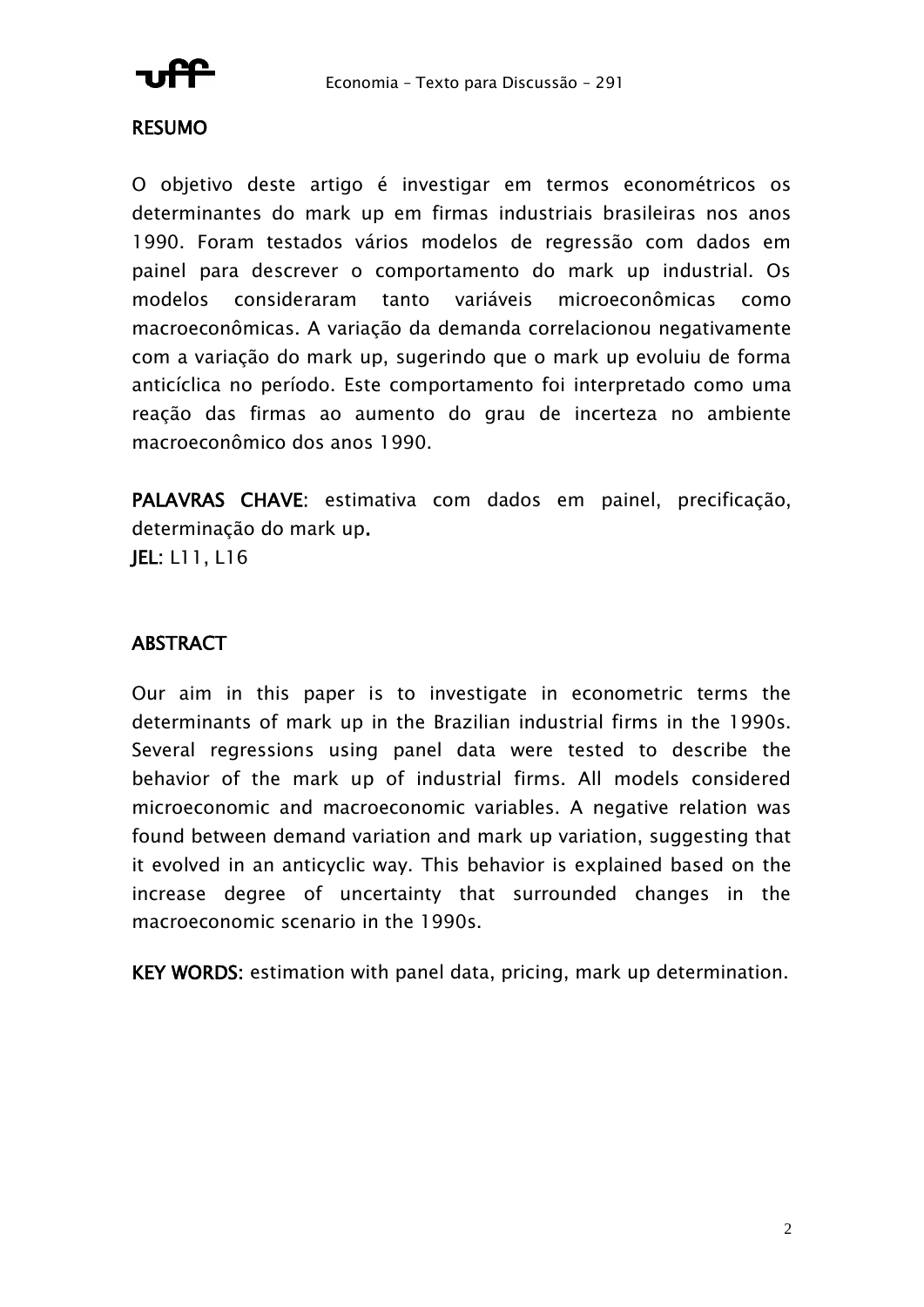#### **1. Introduction**

Despite significant changes in the institutional environment of the Brazilian economy in the 1990s, caused mainly by economic and financial deregulation, price stabilization and privatizations, growth rates were modest along the decade (Hermann, 2002). Contrasting with this result, industrial productivity recovered from a long period of stagnation since mid-1980s. This recovery can be largely attributed to the external deregulation and exchange rate appreciation after the stabilization plan in 1994.

Microeconomic literature points out that the increase in production efficiency as a result of more flexible commercial relations should result in, at least, two positive effects on the economy. On one hand, a greater exposure to foreign competition should positively influence firms to improve their product quality and productivity by employing more efficient inputs. Thus, an increase in economic growth rates should be expected, encouraged by the acceleration in incorporating technological change. As has been mentioned, economic growth rates were low in the 1990s. On the other hand, the reduction in tariff and non-tariff barriers should imply in broadening the market for more firms, increasing competition and contributing to a reduction in mark ups. Reduction in industrial mark ups was not observed either. In the 1990s the average mark up of industrial firms moved from 1.22, in 1993, to 1.30 in 1996 and 1.38 in 1999 (see Table in Annex), so, mark ups had changed and increased.<sup>1</sup>

Our main explanation for such evidence is that the macroeconomic scenario in the 1990s did not reduce the degree of uncertainty in the economy, inducing industrial firms to a defensive behavior when setting their prices. In this sense, we briefly discusses theoretically causal links among micro and macroeconomic variables that can be identified as having influence in price formation in the 1990s, through the determination of the mark up of industrial firms in Brazil. In more details it investigates econometric

<sup>&</sup>lt;sup>1</sup> This is in sharp contrast with the findings of Ferreira & Guillén (2004, p 527), for whom industrial mark ups showed little change in the 1990s and did not decrease, as they would have expected The authors, when presenting the results of their econometric estimates about the effect of economic deregulation on the Brazilian productivity and production framework, concluded that: "The channel to this increase in productivity is not, apparently, the increase in competition, since there is no statistical evidence of mark up reduction. This is perhaps the most surprising result in the article, the fact that the mark up does not change significantly after commercial deregulation."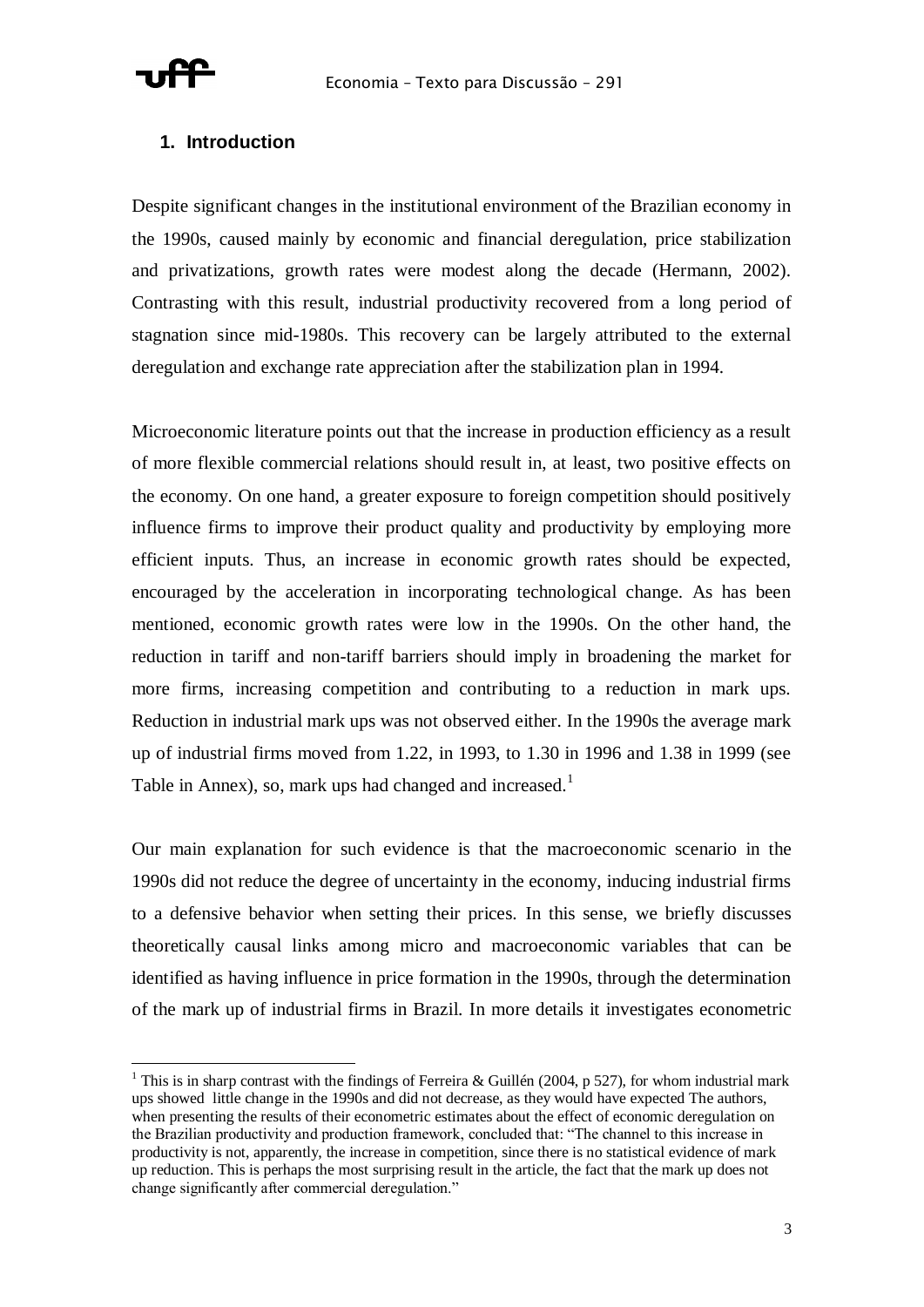

models that better explain mark up behavior of industrial firms in the 1990s. It is assumed that price formation is a key variable to explain the production and accumulation behavior of the firm, because it largely determines the generation of firm's profits. Also, pricing strategies of firms are fundamental to the understanding how monetary policy affects the real side of the economy.<sup>2</sup> In spite of the relevance of the subject, empirical studies about mark up determination in Brazil in recent time are scarce and not conclusive, and so the contribution of this paper is to model mark up behavior for industrial Brazilian firms in the 1990s, relating micro and macroeconomic variables.

This paper develops in the following way. In the next section we briefly present theoretically how the price formation process takes place in the context of an oligopolistic firm deciding under uncertainty. Then we discuss how changes in the macroeconomic scenario of the Brazilian economy in the 1990s affected the industrial firm's behavior regarding the determination of the mark up. Then, we present the econometric results of the model for the industrial mark up determination in industrial Brazilian firms in the 1990s, testing several different econometric specifications. The results found in the econometric exercise confirmed the main conclusions of our economic analysis, and also, we found out that the more simple specifications presented the more robust the result. A last section summarizes our conclusions.

#### **2. Main theoretical elements for the determination of the mark up under uncertainty: the post Keynesian pricing theory**

Our main theoretical reference to model the mark up of industrial firms in Brazil in the 1990s is the seminal work by Hall and Hitch (1939), which set the roots of the nonmarginalist theory of prices developed by post Keynesians (Lee, 1984). The authors found in their empirical investigation that firms in their pricing policy apply a 'rule of thumb' which they called full cost pricing, that is, a price based on full average cost '…the one which 'ought' to be charged... which had been proved acceptable to consumers' (Hall and Hitch, 1939, pp18-19). $3$ 

 $2^{2}$  For an empirical study on mark up formation in industry in Brazil in the 1970s, in line with the theoretical assumptions in this paper, see Calabi and Luque, (1985). See also Camargo and Landau (1983) and Considera (1981and 1983) for investigation on mark up behavior . In Marquetti (1994) an extensive survey on empirical evidences on price formation with reference on Brazil can be found.

<sup>&</sup>lt;sup>3</sup> Since Hall and Hitch's work, several authors implemented field research in order to discuss how firms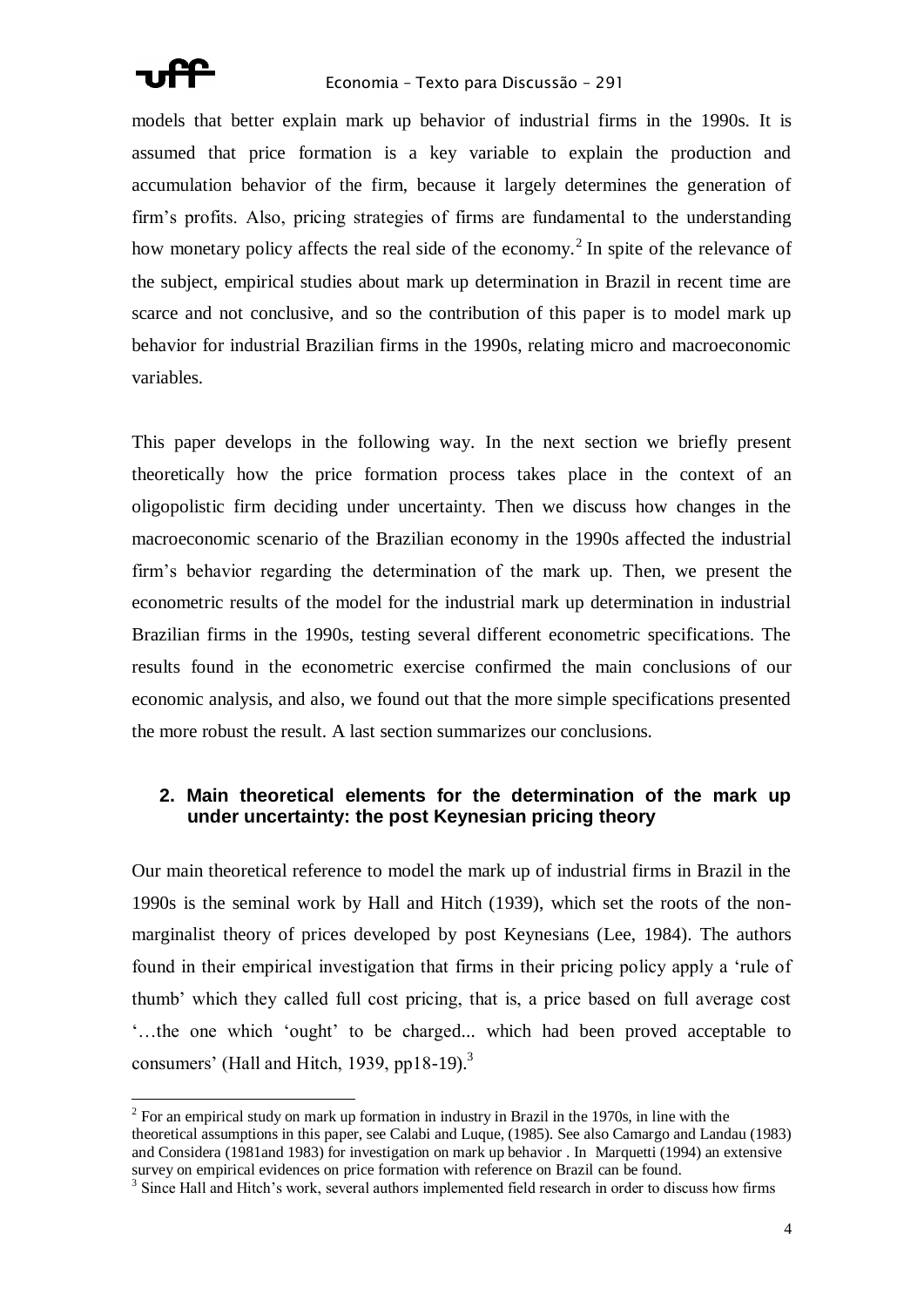

Given this insight, post Keynesians contributed to the pricing theory in oligopolistic markets arguing that, as prices are set in advance, expectations about the future behavior of costs and demand play an important role in their determination. Also post Keynesians consider that pressures from the environment, that is to say, from competing groups of products, may impact pricing decision. In other words prices are assumed to be set by following standard rules and procedures - indicated by cost-plus pricing mechanisms but these prices can be adjusted as changes in the environment are perceived by firms. These assumptions imply that mark up to average cost may not be fixed or unchanging along the time., meaning that price changes not only occur because costs and demand varies, but also because mark up may change. In this sense, mark ups may show an anticyclical pattern.

In the post Keynesian literature the mark up behavior is the result of the interaction of a complex set of economic forces that involves decisions made under non-probabilistic uncertainty on production, price and investment. $4$  In such a context, firms cannot fully evaluate the consequences of their actions, and therefore determine for sure the price that maximizes their profits. So, the mark up becomes the strategic variable firms manipulate in search of their maximization targets.

In oligopolistic markets operating under full capacity when demand varies it is expected that production varies, and not prices. However, given the market power of the firms, they may decide that when demand changes, price changes according to their strategy of capital accumulation in the long run. The point to highlight is that, by assumption, there will be no automatic mechanism linking price changes due to changes in demand.

Under the same token, changes in costs may not be fully passed on prices. Although prices depend on costs, there is no automatic transmission mechanism in costs to prices, either. This means to say that prices depend on the mark up (a strategic decision), as well as on costs.<sup>5</sup> The concept of cost that matters is the 'normal' cost, defined as the

 $\overline{a}$ 

set their prices. For a recent survey, see, Greenslade and Parker, 2012.

<sup>&</sup>lt;sup>4</sup> See, for example, the contributions of Eichner (1973, 1976, 1985), Harcourt and Kenyon (1976); Davidson (1978), Kenyon (1979); Shapiro (1981); Feijó (1993), Arestis and Milberg (1993-94), Lee (1998), Shapiro and Sawyer (2003) among others.

<sup>&</sup>lt;sup>5</sup> As presented by Sylos-Labini (1969), the price equation can be written as:  $p = v + qv$ , where *p* is the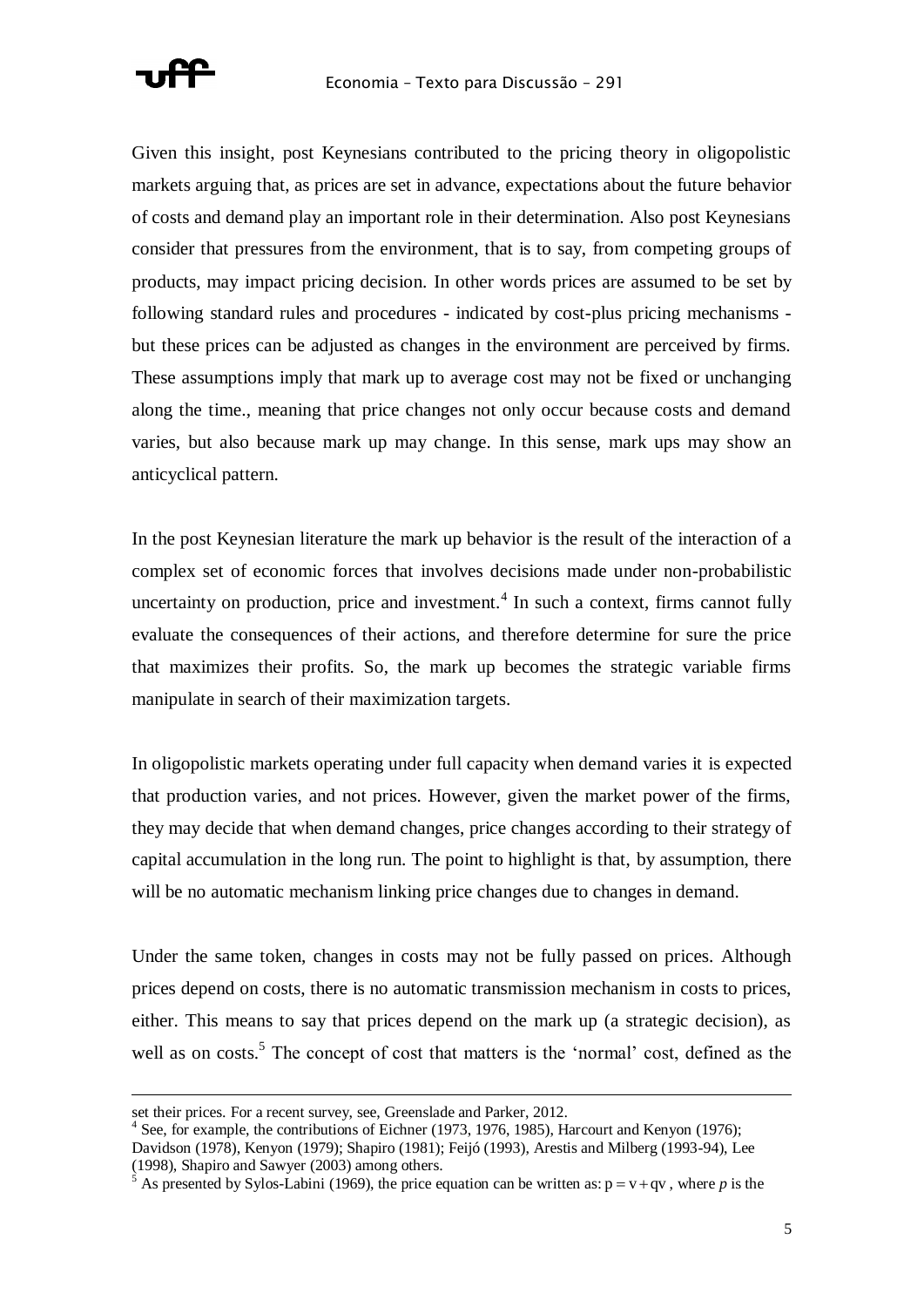

one that is considered under the assumption of a 'normal' level of capacity utilization. Temporary changes in costs or in demand do not influence prices, and as mentioned, the level of demand determines the level of production, under full capacity.

Competition among firms should set the limits that mark up could vary and it is in this analysis that the interaction between micro and macroeconomic aspects becomes relevant. Assuming that rivalry between firms that constitute an industry is enough to ensure that no investment opportunity is wasted, the strategic variable in the study on mark up behavior is the level of expenses with investment by the firms. Investment decision are guided mainly by market growth expectations and the desire to maintain or broaden markets share. Profit generation provides the means that firms need to pursuit their long run growth target and increase their market share. In this sense, in the post Keynesian literature it is assumed that firms aim at maximizing growth in the long run, and so emphasis should be put on the process of accumulation and competition among firms as the main force behind accumulation.

Minsky (1986), contributed to expand the understanding of the interaction process between the microeconomic and macroeconomic spheres by showing how mark up decisions are also influenced by the need to generate cash flow to pay for financial commitments taken on. In this context, the process of price formation and mark up determination by firms should be aimed at generating enough profits (or cash flows) to provide resources for the investment financing process. Firms should, therefore, include in their supply prices an amount that, besides exceeding their costs, should also generate enough funds to sustain or value their capital assets.

In this perspective, price formation process reflects how diversified firms build their growth strategies according to how they perceive the future behavior of demand, costs, and competition. In an environment where expectations about the future are low, firms with market power will probably adopt defensive postures, postponing long term invesment plans and keeping their assets more liquid. In the opposite case, firms might adopt more aggressive postures, aiming at gaining market share. In either cases, mark up should be adjusted according to the firm's strategy of growth. Following the

unit price, *v* represents direct operational costs, and *qv* represents the overhead (over a standard production volume) and an acceptable profit margin per product unit.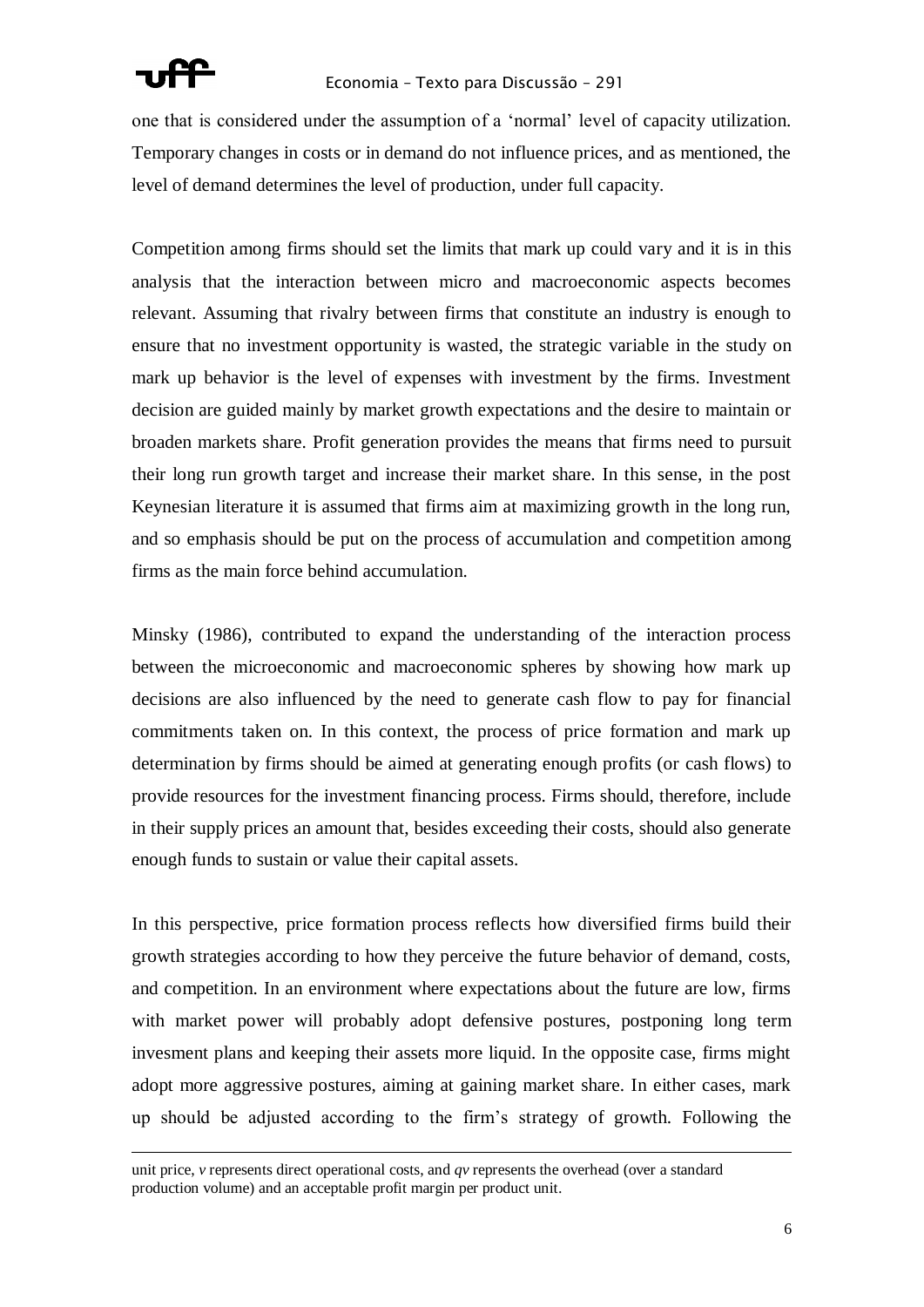

Kaleckian tradition, the supply price in oligopolized markets reflects the firm cost structure and market power.<sup>6</sup> According to Eichner, it is also assumed that it reflects the internal fund requirements to realize the firm's investment plans.

Kenyon (1979) proposes a sequence of arguments to explain the determination of the mark up by an oligopolistic firm. First, the firm decides about the future investment plans based on the relation between the observed capacity utilization rate and some desired rate – this desired rate being such that the firm will be capable of meeting a sudden increase in demand for its product. Next, the firm chooses the mark up that will allow it to retain the profits required to fulfill its obligations and meet its strategic objectives. These objectives, as mentioned, are largely influenced by long term expectations, and given the assumption of decisions taken under non-probabilistic uncertainty, by the degree of confidence in the expectations. The firm then chooses the mark up that will provide the expected profit level. The firm will maintain this price as long as demand conditions indicate that the productive capacity is adequate, and as long as production costs do not deviate from their normal level. Assuming this sequence of events, when expectations are optimistic and the degree of confidence is high, it is clear that investment plans and the size of the mark up are linked through the supply and demand for funds as retained profits.

To sum up, since mark ups are understood as a strategic variable to the firms, prices are determined by production, and not by demand. Costs, on the other hand, are the second major determinant of prices. Prices, in this sense, cannot be treated as functions of the resource allocation and income distribution process only, they must also be related to: a) the need to generate funds that will make the capital accumulation process possible, b) make payments of debts feasible, c) induce and partly finance investments and d) make the acceptance of new financial obligations possible.

Changes in the mark up are influenced both by market conditions and decisions made by firms to meet their targets over time. Those targets are established considering the evaluation they make about future prospects of gains, given their perception of the

 $6$  According to Kalecki (1971) the firm's mark up is determined by the degree of competition between firms in an industry  $(p_i - u_i)/u_i = f_i(p^*/p_i)$ , where  $p^*$  is the weighted average price in an industry, *u* is the direct cost, and *i* represents the firm's subscription.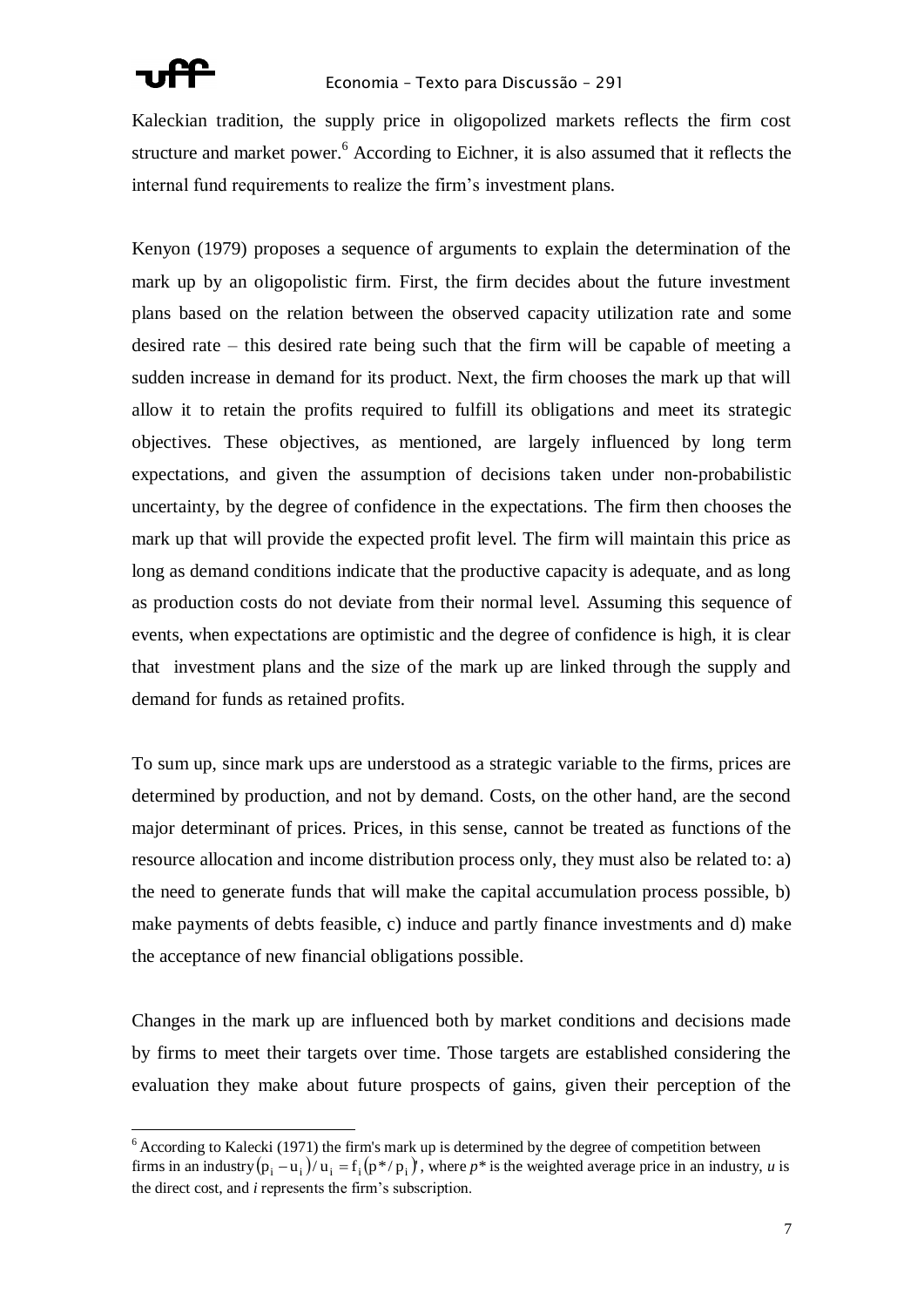present and future evolution of the macroeconomic context. Under this perspective, micro and macroeconomic variables should be considered in order to explain mark up behavior along the time. The next section describes the main features of the Brazilian development in the 1990s in order to inform the main micro and macroeconomic variables that should be considered to model mark up behavior of industrial firms in the period.

#### **3. The macroeconomic scenario in Brazil in the 1990s: main issues**

The 1990s is a decade marked by deep changes in Brazilian macroeconomic scenario. Two economic reforms are the most important to explain the changes in the economic environment: the end of the high inflation regime after the success of the stabilization plan known as the Real Plan, in June 1994, and the commercial and financial deregulation with the end of tariff and non-tariff barriers, which started at the end of the 1980s.

The end of the high inflation regime implied the end of contract indexation, a practice that pervaded all economic transactions. In a highly inflationary context in the 1980s and beginning of the 1990s and with widely diffused contract indexation rules, the high level of effective protection allowed firms to informally index their prices on the expected inflation, estimated according to the official exchange rate or the overnight interest rate variation. This defensive behavior by firms aimed at ensuring adequate profit margins and cash flows to preserve their financial capacity toward unexpected cost changes, and to finance investments required to keep their market share.

Commercial and financial deregulations were being processed since late 1980s. At the time of the Real Plan was launched, the country had rejoined the international financial market, which allowed for a significant accumulation of international reserves. The success of the Real Plan in keeping prices under control relied, in a great extent, on the use of the fixed exchange rate as an anchor for domestic prices. Excess of external liquidity, together with high domestic levels of interest rate, caused a strong appreciation of the internal currency (*real*). So, on one hand, the opening of the economy increased competition, what contributed positively to restrict mark ups, and it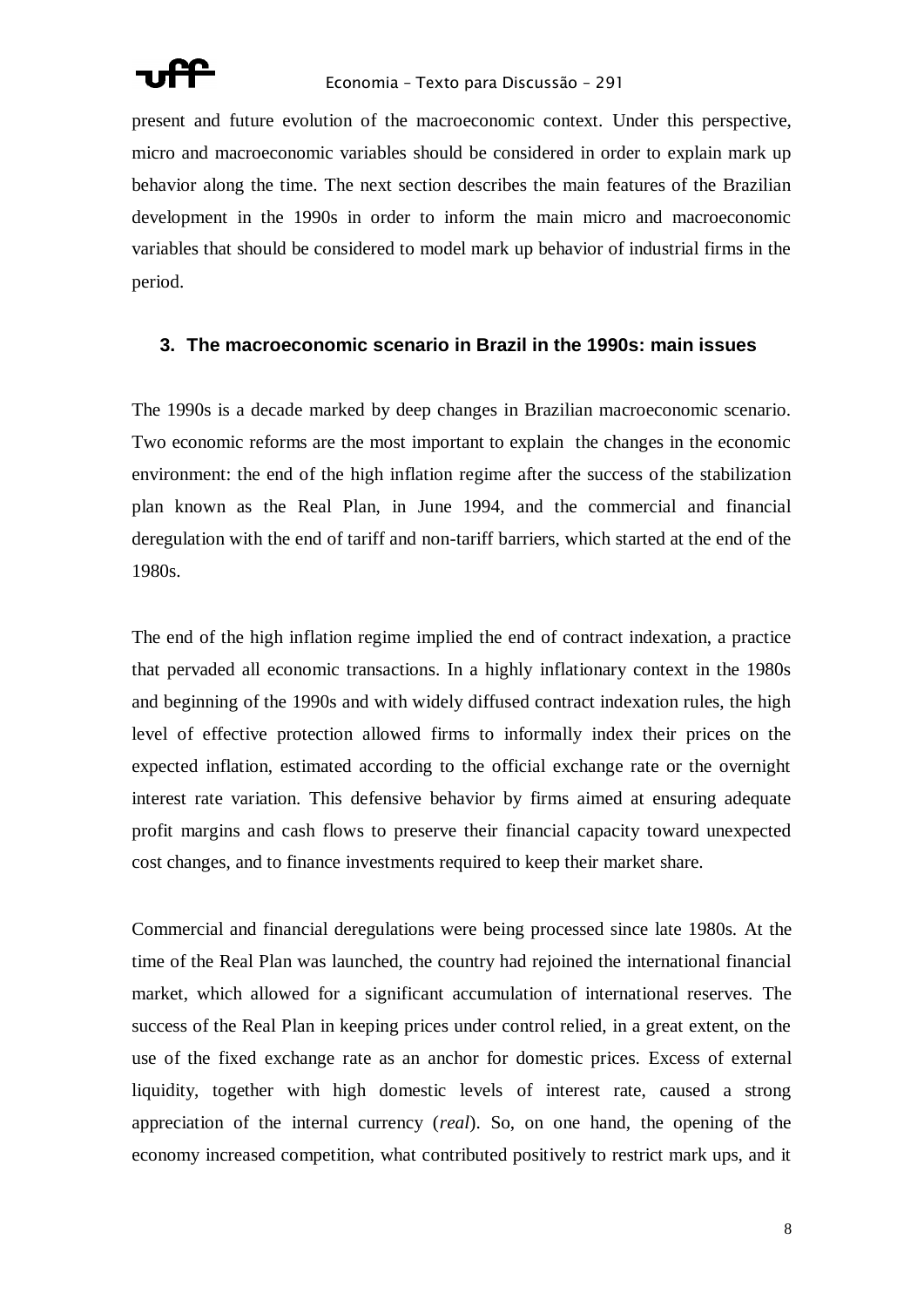

was an important factor to stop the process of passing on costs pressures to final prices. On the other, the appreciation of the *real* aided to keep domestic prices under control.

Thus, from 1994 onwards the economic environment was one of a low indexation level, a permanent and successful inflation control policy, but with low growth rates. Economic policy showed a stop and go pattern, signaling to economic agents that inflationary threats would be fought by strict demand control. The main threats came from the speculative attacks against the Brazilian exchange rate. As emerging markets are more affected by changes in moods and opinions concerning the sustainability of their respective exchange rate, the Brazilian stabilization process was intrinsically vulnerable in direct proportion with the dependence on the entrance of foreign resources. In those conditions, the stabilization that was attained was placed under permanent threat of rupturing, and so was perceived by economic agents.

A combination of appreciated real exchange rate in a context of open economy contributed to the production of permanent current transactions deficits. Moreover, the liberal economic policy followed, adopted as the main instrument of control of the macroeconomic policy the interest rate, which was kept at high levels, with negative impact on public and external deficits and on investment decisions in fixed capital.

Lastly, the same exchange rate appreciation that supported fast deflation, broaden the component that in the formation of the interest rate was correlated with the expectation of exchange rate devaluation. So, to keep credibility on the parity of the exchange rate, the manipulation of the interest rate was the only instrument of monetary policy used every time the *real* underwent a speculative attack. To contain the outflow of capital in the face of foreign crisis, domestic interest rate suffered sharp increases, and this happened in 1995, 1997 and 1998 after the Mexico the Asian and the Russian crisis, respectively. In January 1999, the exchange rate regime was changed to a floating exchange rate regime, and in June an inflation target regime started being implemented.

From the firms' point of view, with the commercial deregulation process, they were induced to focus their activities to become more competitive. Privatizations, in turn, opened up opportunities for buying and selling companies. The sensible broadening of domestic markets brought by monetary stabilization and the overvaluation of the *real*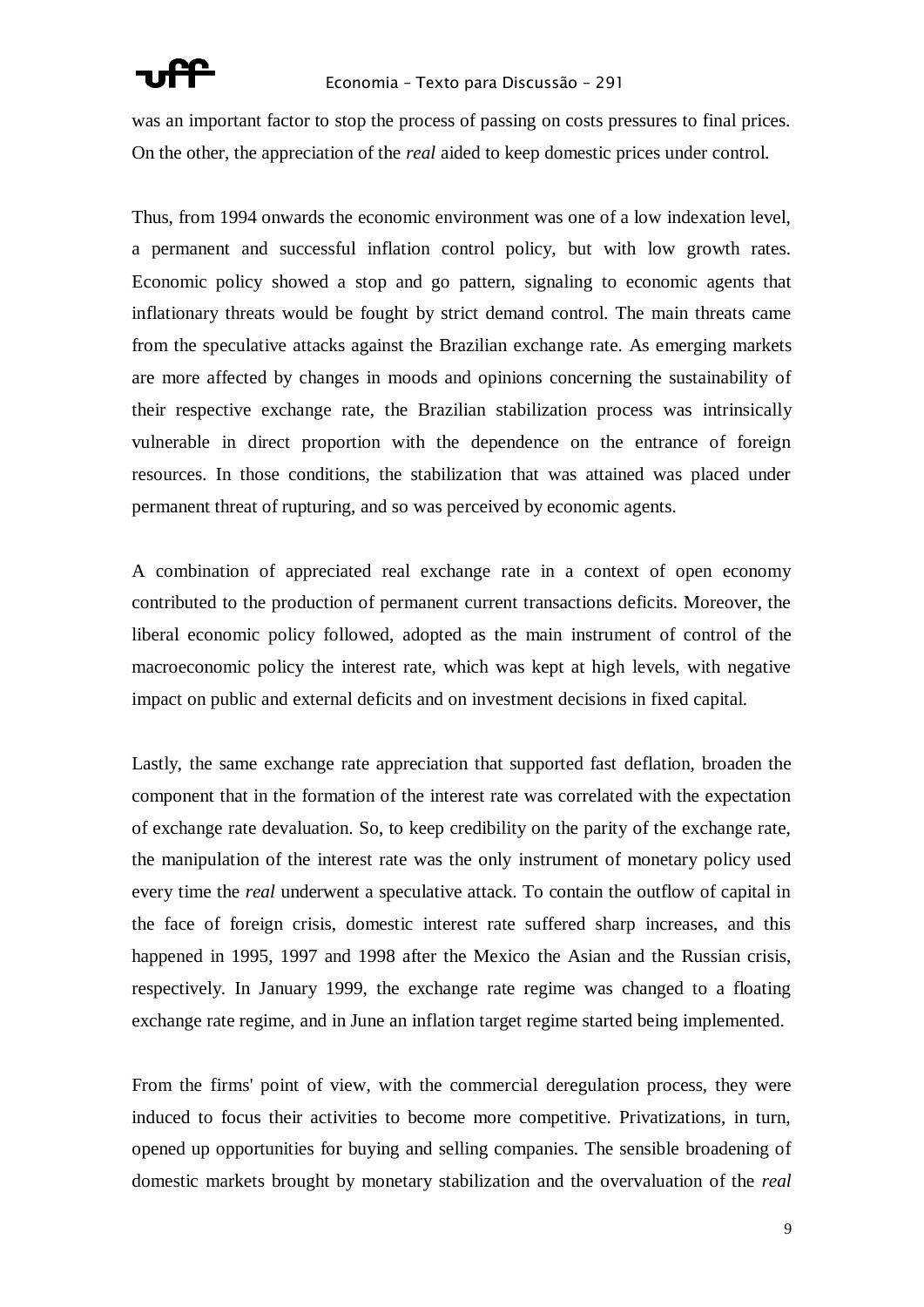

created favorable conditions for a number of firms to respond to the competitive pressure produced by imports, through modernization and improving quality of their products. However, the new more competitive scenario did not stimulate investment and growth.

Modernization implied more imports, allowing for a renewal of the Brazilian industrial structure. In this sense, the real exchange rate appreciation played a dual, contradictory, role. On one hand it increased domestic competition lowering the price of foreign competing products. On the other it lowered relatively the price of inputs and capital goods responsible for the productive modernization and diversification of production lines.. It should be remarked that Brazilian industry reacted positively to the new opportunities and challenges, as the effects were shown in the industrial productivity growth. Indeed, from 1991, prior to the commercial deregulation, and 1999 labor productivity grew 8.8% per year.<sup>7</sup> Because the level of investment in fixed assets was very low, industrial employment severely decreased – the rate of gross capital formation as a percentage of the GDP was around 17% between 1991 and 1999. In sum, in spite of the punitive macroeconomic environment, the significant growth in productivity, opened space to the drop in production costs. <sup>8</sup>

The constant threat of a sharp devaluation of the currency added more uncertainty in the macroeconomic context, affecting negatively long run expectations. Overvaluation of the currency discouraged projects aimed at exporting, promoted a shrinking of important chains of production – also affected by predatory imports – and increased foreign property share in the domestic capital stocks.

To sum, financial and commercial deregulation and price stability significantly changed the price formation process in Brazil from mid nineties on. The commitment to maintain operational revenue, current profitability and profit margin, in a context of high uncertainty, given the vulnerability of the economy to foreign crisis and high exposition

 $7 \text{ According to the monthly industrial surveys of the Brazilian Statistical Office.}$ 

<sup>&</sup>lt;sup>8</sup> This finding suggests the hypothesis that although the real exchange rate dropped 48.4% between 1985 and 1998 (this result is obtained when the deflators used are the wholesale prices, when consumer price indexes are used, this drop is of 67.1%.) the drop in real prices perceived by the exporting sector was compensated by the reduction in unit costs, which in this way preserved the profit margin/mark up. Perhaps this fact explains why exports grew non-stop between 1991 and 1998, leaping from US\$31.6 to US\$51.1 billion in appreciated exchange rate context.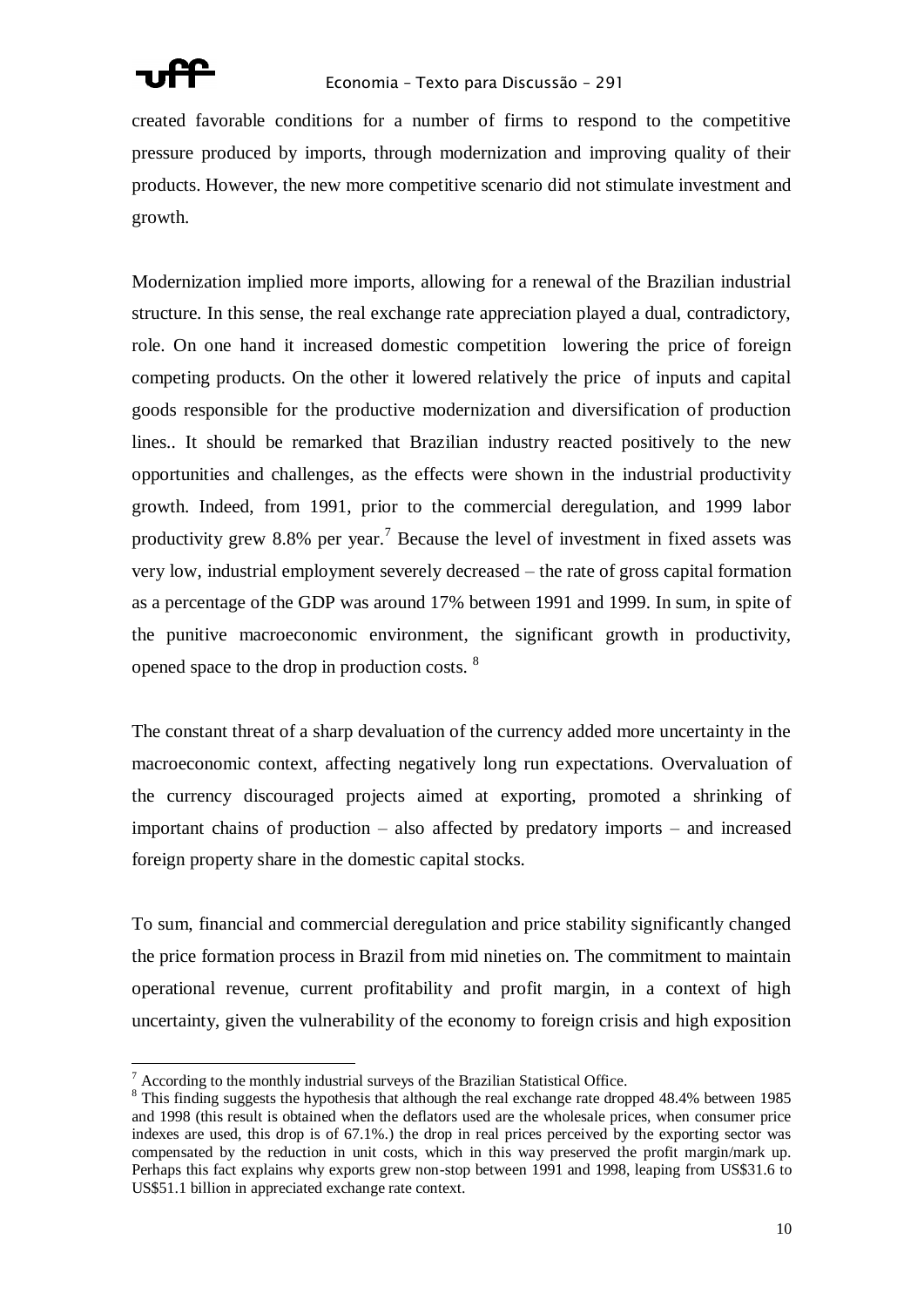

to international competition, required from firms changes in production and pricing strategies, technological restructuring, and very often the acquisition of new assets or the sale of existing ones.

Given this macroeconomic scenario in the 1990s, the objective of the next section is to empirically investigate the influence of microeconomic and macroeconomic variables on the industrial firms' determination of the mark up. In this sense, at the macroeconomic level, it is assumed that inflation, interest and exchange rate variables, the level of commercial and financial deregulation and the domestic aggregate demand performance delimited the firms' potential cash-flows. At the microeconomic level, it is assumed that the supply price reflects the firms cost structure and market power. Given these conditioning factors, firms sought to define current mark ups to their direct average costs which, by ensuring their business profitability, generated income flows and profit margins capable of securing their expansion strategies. Hypothetically, such strategies are basically aimed at defining the adequate level of barriers against the new entrants, and ensure an adequate mix of self-financing and external financing for investment funding.

#### **4. Determinants of mark up in the manufacturing industry in the 1990s: an econometric model**

In the mark up determination model for the Brazilian industry in the 1990s, both macroeconomic and microeconomic variables were considered. Given the availability of data, the mark ups were constructed for industrial sectors, and not firms, considering prices and average production costs as references. In this sense, changes in terms of monopoly power and changes in intra-firm cost structure were not captured. We believe that even with such limitation, the exercise undertaken presented interesting results that are widely consistent with the theoretical discussion presented. The effect of the macroeconomic context was captured through the behavior of the real exchange and the interest rate, and the sectors relative prices, opening degree and sectors GDPs level.

<sup>&</sup>lt;sup>9</sup> It is interesting to observe that along the nineties the mark up dispersion increased among the industrial sectors. From 1990 to 1992 the dispersion was around 0.073; in 1994 it jumped to 0.131 and then stabilized in 0.100, between 1994 and 1997; in 1999 it achieved 0.177. We can suggest that the increasing in dispersion is an indicative of the defensive behavior of bigger firms, with more market power, in setting their mark ups. Also it is an indicative that, in spite of augmented competition due to commercial opening of the economy and exchange rate overvaluation, big firms chose to maintain their market share. These considerations are to be confirmed in our next econometric study.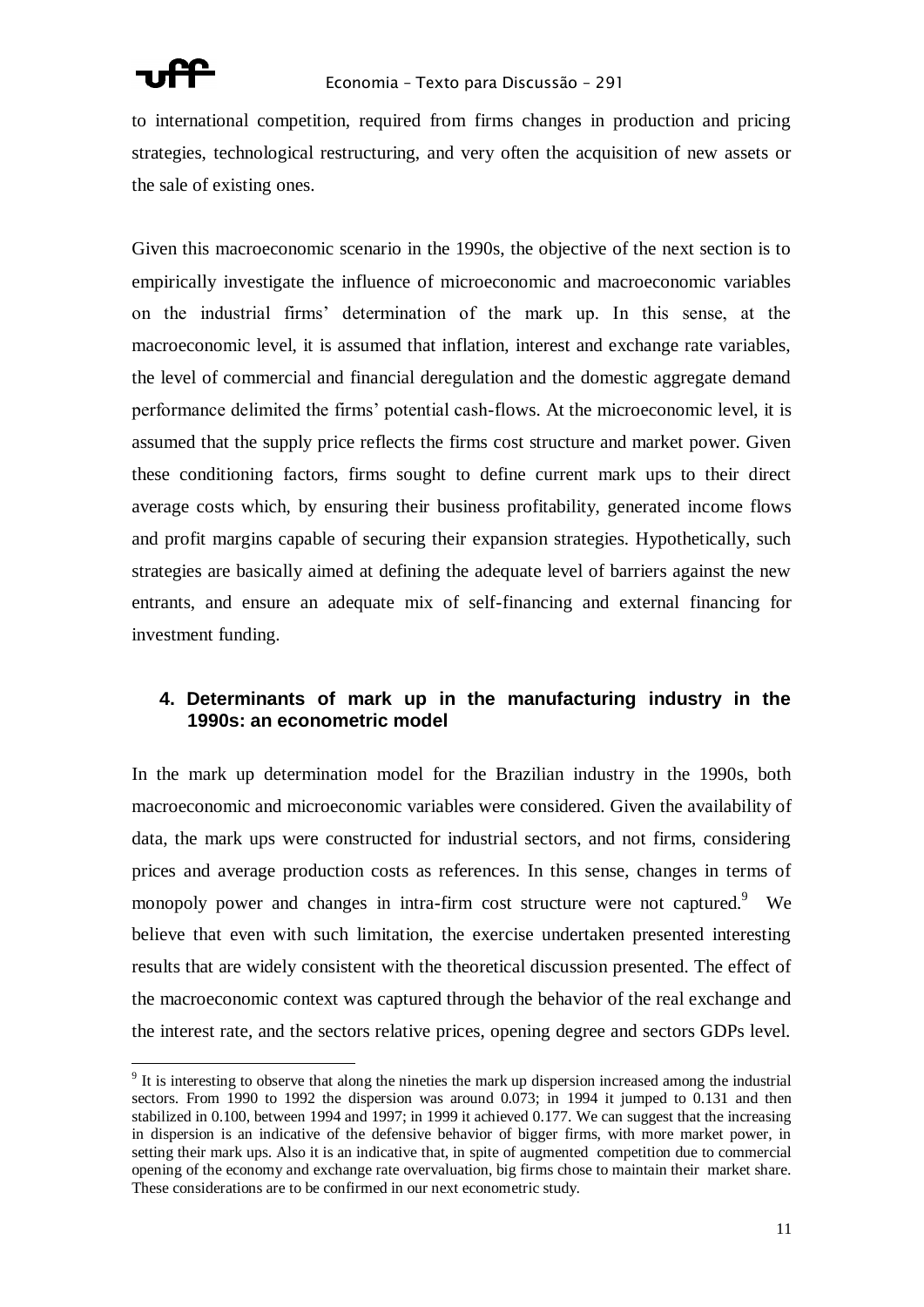The microeconomic variables were captured through sectors profit margin, investment profitability and leverage degree.

In this paper we chose to analyze the period 1990-1999 because data are available for all variables of interest (8) with the highest possible number of sectors (26). Furthermore, as mentioned in third section, this is a period characterized by significant changes in the Brazilian economy, that influenced the way firms fixed their prices.

In this way we built up a balanced panel data, combining microeconomic and macroeconomic variables, following the theoretical considerations on section 2, containing 260 observations. Our panel model is specified as follow:

 $Y_{it} = \beta_{ix} X_{it} + \beta_{i2} Z_{it} + \eta_i + \delta D_t + u_{it}$ 

 $u_{it} = \rho_i u_{it-1} + \epsilon_{it}$  with  $\epsilon \sim N(0, \Sigma)$ 

for  $i = 1,...,M$  cross-sectional units observed for dated periods  $t = 1,...,T$ . And where  $Y_{it}$  is the mark up vector,  $X_{it}$  is a vector of macroeconomics variables,  $Z_{it}$  of microeconomics regressors, while  $\eta_i$  represents cross-section fixed effects and  $D_t$  a vector of policy dummies.  $u_{it}$  are the disturbances following an autoregressive process of order one, where  $|\rho| < 1$  (i.e. strictly stationary) and  $\varepsilon_{it}$  is a white noise process. The  $\Sigma$ is the variance-covariance matrix of order M.  $\beta_{iX}$ ,  $\beta_{iZ}$ ,  $\delta$  are vectors of coefficients. We consider the following explanatory variables:

$$
\mathbf{X}_{it} = [SGDP_{it}, OPEN_{it}, RPI_{it}, RER_{it}, RIR_{it}]
$$
 and

$$
\mathbf{Z}_{it} = [PM_{it}, IP_{it}, LD_{it}]
$$

 $\overline{a}$ 

The mark ups (**MU**) were constructed as the quotient of the production value of one sector by the sum of its respective intermediate consumption, salary and contributions.<sup>10</sup> The profit margin (**PM**) was obtained by dividing the sector net profit by the net

 $10$  The methodology describing the whole set of data is in annex.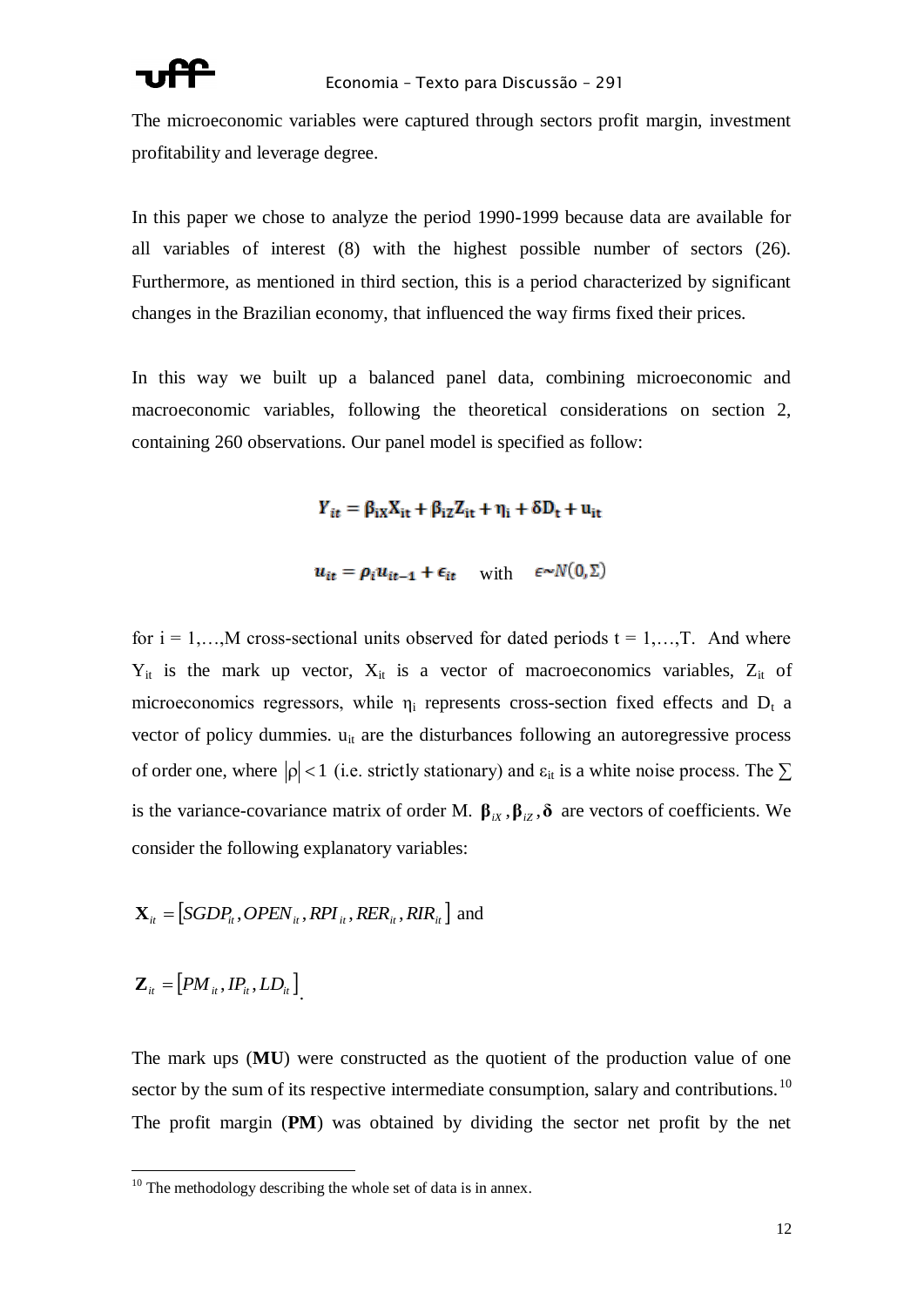

operational revenue. Investment profitability (**IP**) was computed by the relation between asset equivalence result and asset balance value; and the sector leverage degree (**LD**) by the relation net debt/net worth. The sector GDP (**SGDP**) was computed by the value added methodology. The opening degree sector (**OPEN**) was obtained as the quotient between the value of imports and the difference between the value of production and net exports. The relative annual sector price index (**RPI**) was calculated as the sector producer price by the aggregated price industry. The real exchange rate (**RER**) was defined by the value of the dollar in domestic currency times the USA producer price index (PPI), divided by Brazil PPI (IPA-DI). Finally, the real interest rate (**RIR**) was obtained considering the basic interest rate of the Central Bank discounted by the inflation rate measured by the general price index.

The variables SGDP, RER and RIR account for the aggregate behavior of demand and costs that, according to section 2, influence the mark up decisions as they confirm the macroeconomic environment where decisions are made. The variables OPEN and RPI were introduced to capture the impact of the economic opening in the 1990s on competition of industrial firms and their cost structure. The variables PM, IP and LD were introduced to account for the microeconomics effects on mark up decision related to the demand of internal funds by firms to sustain their long term growth.

#### **Econometric Procedures**

Our objective is to estimate econometric models which highlight economic and intuitive arguments that explain the determination of the mark up in the Brazilian industrial firms in the 1990s and are in line with the hypotheses of the econometric theory. For this purpose, we pick up models in which a greater number of the explanatory variables presented the expected signs, as suggested by the outlined theory presented. However, it should be observed that models, in which the regressors presented different signs from the expected, were also reported. In general the reported models presented residuals closer to be NIID.

We first carried out tests for the presence of common unit roots to all cross-sections, as well as tests with individual unit root process. We employed Levin, Lin and Chu test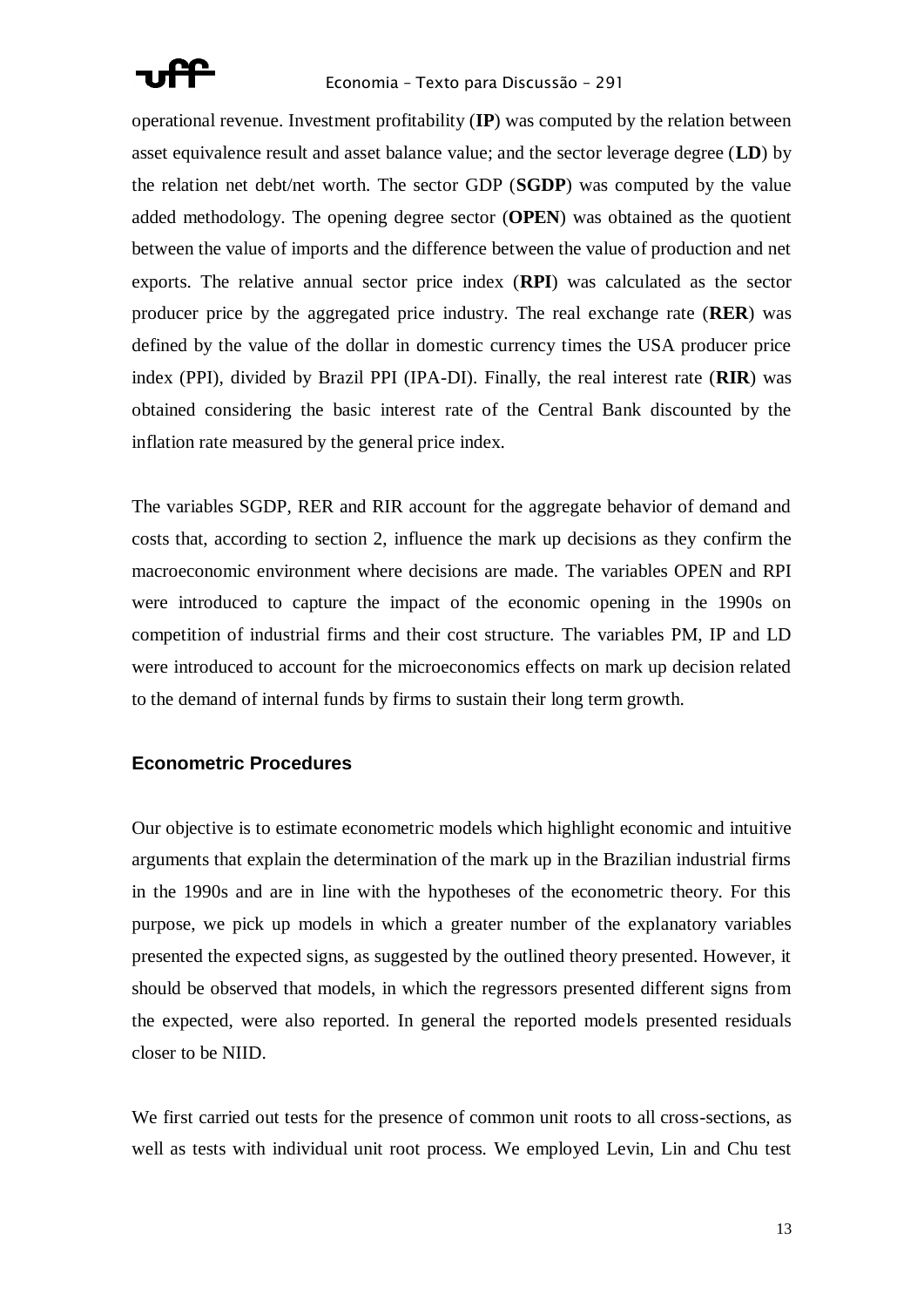

 $(LLC)$  which assumes common unit root process.  $11$  Also we preformed Im, Pesaran and Shin W-test, (IPS) and ADF – Fisher test. Both assume individual unit root process.  $^{12}$ But, the power of these tests as of their size distortions are strongly affected by the size of the sample (the large of M and T). Moreover, there is the potential risk of concluding that the whole panel is nonstationary even when there is a large proportion of stationary series in the panel (Baltagi, 2007). Then careful analysis of both the individual and panel unit root test results is required to fully assess the stationary properties of the panel.

Tests were specified with individual terms or none effects. The lag length selection was based on asymptotic t-statistic (with p-value equals to 0.1), Andrews' bandwidth estimator and quadratic spectral kernel. The unit root tests results are in Table 1.There are series I(0) and I(1) and the panel cross sections may have or not a common unit root. The presence of fixed effect is crucial and tests are inconclusive. For these reasons we assume that the series are not cointegrated and let the search of cointegrating panel for furthers studies.

We then tested several econometric models. We first look at a specification with no fixed effects ( $\eta$ =0,  $\forall$  i), using FGLS estimators, and with the errors being modeled as an autoregressive process of first order and with the estimator for the covariance matrix robust on the presence of generically forms of serial correlation and heterocedasticity of the residuals. In this group the variables are in level and one of the equations is specified in logs.

Then we estimated models with fixed effects and in first differences, with and without logs. We also examined an ADL model with fixed effects and the series in levels. Two other ADLs models were estimated, one with part of the series in levels and the other part in first differences – those that are conclusively  $I(1)$ , such as pointed out by the unit root tests- with and without fixed effects.

 $11$  However, this test is very restrictive in the sense that it requires that all cross-sections have or do not have a unit root. Further the test crucially depends upon the independence assumption across crosssections and is not applicable if cross-sectional correlation is present (see Baltagi, 2007, p 241-250).

<sup>&</sup>lt;sup>12</sup> The small sample performance of IPC is reasonably satisfactory and has generally better performance than the LLC test. By the other side, IPS has more stable size than Fisher test for small M while in terms of the size-adjusted power the Fisher test seems to be superior to the IPS (Baltagi, 2007).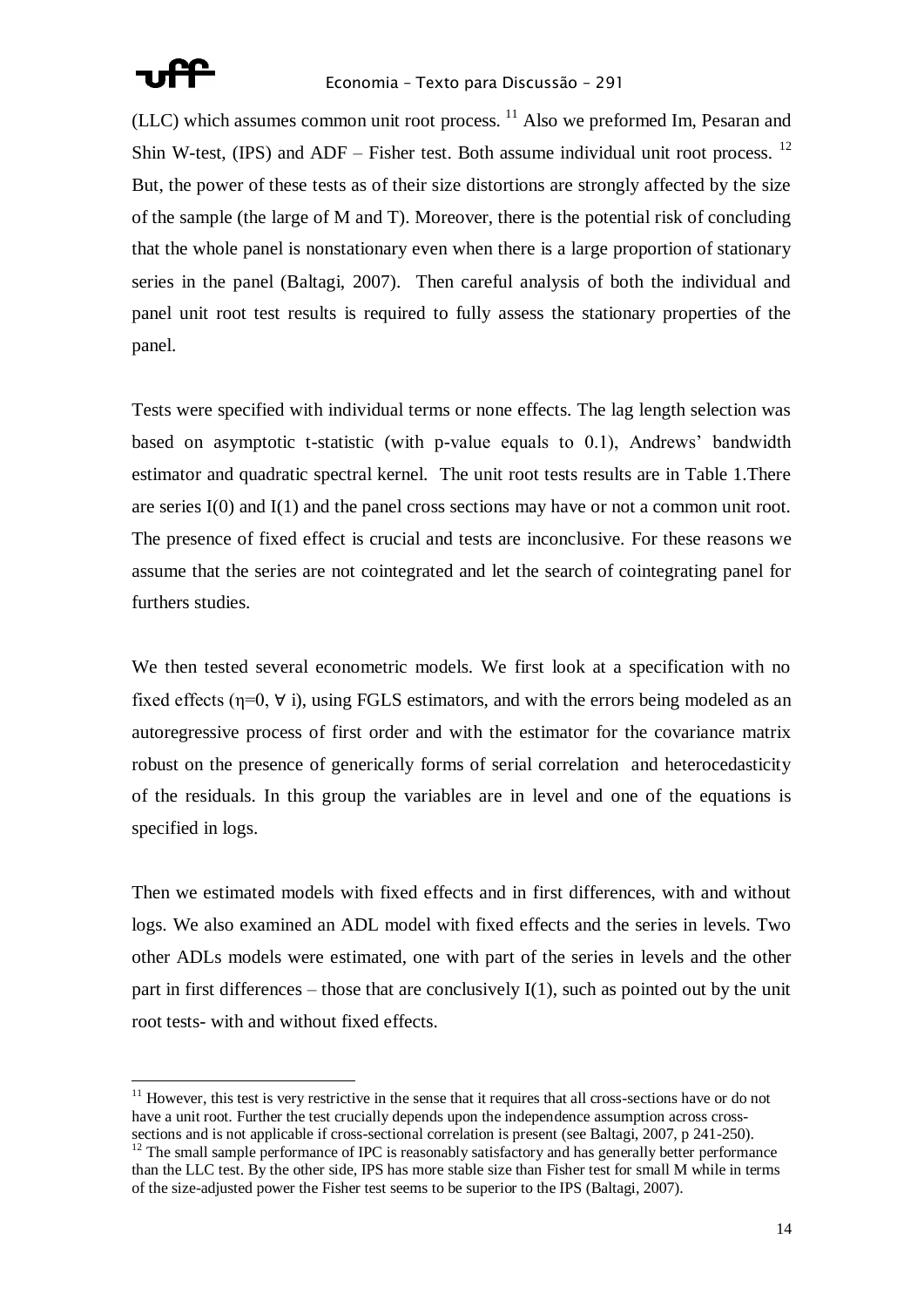

A fourth group of models were estimated through the two least squares process, with and without fixed effects, assuming that all series are I(0) and that the regressors opening degree sector (**OPEN**), real exchange rate (**RER**) and the real interest rate (**RIR**) are strictly exogenous. Finally, several GMM models were estimated, including DPD specifications.

In general, the models specifications followed the criterion of starting from the more general to the more parsimonious specification following the analysis of common factors. Since the preliminary experiments indicated the presence of a strong serial correlation, the error term has been specified as a first order autoregressive process – AR(1). This, however, was not sufficient to eliminate the entire autocorrelation for several models. Also, a dummy for economic policy was included to reduce the size of the outliers present in the period, and this way obtain residuals closer to being Gaussian ones. The choice of the intervention periods has been done looking at each sector considering the specified model without dummies.

It should be observed that the selection criterion of choosing the estimated equations which residuals presented the least serial correlation eliminated all specifications with random effects, as well SURE models. So, the models were estimated by FGLS and the coefficient of the variance matrix was estimated with the White robust estimate version, designed to accommodate arbitrary serial correlations and time-variant variances of the disturbances and, corrected by the degrees of freedom. The non-significant variables were deleted from the equations.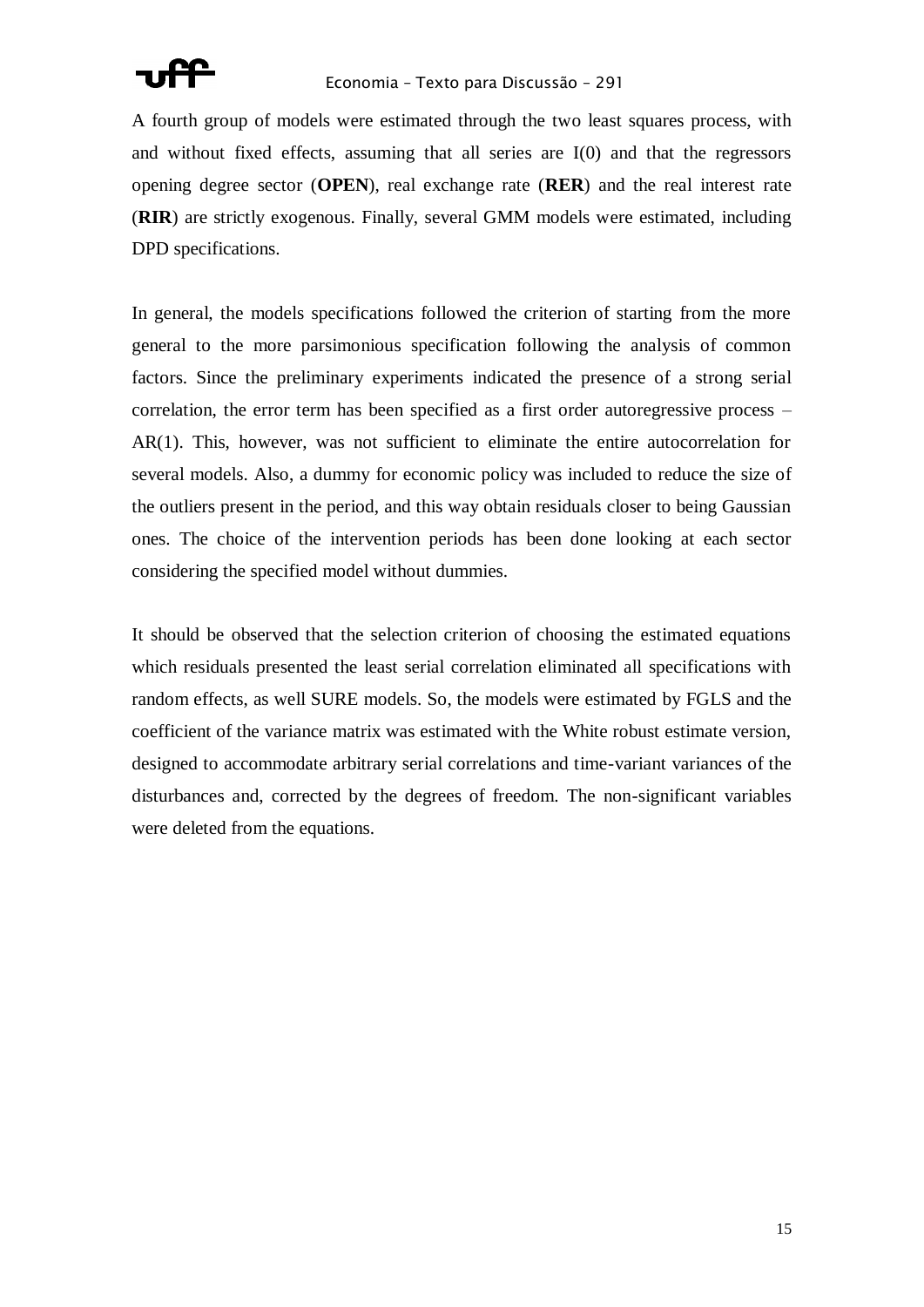

### TABLE 1: Panel Unit Root Tests

| <b>SERIES</b> | <b>TESTS</b>  | <b>FIXED</b>    | <b>DECISION</b> | <b>NONE</b>     | <b>DECISION</b> |
|---------------|---------------|-----------------|-----------------|-----------------|-----------------|
|               |               | <b>EFFECTS</b>  |                 | <b>TERM</b>     |                 |
|               |               | <b>P-VALUES</b> |                 | <b>P-VALUES</b> |                 |
| MU            | <b>LLC</b>    | 0.0013          | <b>REJECT</b>   | 0.9566          | <b>ACCEPT</b>   |
|               | <b>IPS</b>    | 0.0030          | <b>REJECT</b>   | $- - - -$       |                 |
|               | $ADF -$       |                 |                 |                 |                 |
|               | <b>FISHER</b> | 0.0017          | <b>REJECT</b>   | 1.0000          | <b>ACCEPT</b>   |
| <b>SGDP</b>   | <b>LLC</b>    | 0.0000          | <b>REJECT</b>   | 0.3825          | <b>ACCEPT</b>   |
|               | <b>IPS</b>    | 0.0000          | <b>REJECT</b>   | $- - - -$       | $- - - - -$     |
|               | $ADF -$       |                 |                 |                 |                 |
|               | <b>FISHER</b> | 0.0000          | <b>REJECT</b>   | 0.9999          | <b>ACCEPT</b>   |
| <b>OPEN</b>   | <b>LLC</b>    | 0.9969          | <b>ACCEPT</b>   | 1.0000          | <b>ACCEPT</b>   |
|               | <b>IPS</b>    | 1.0000          | <b>ACCEPT</b>   |                 |                 |
|               | $ADF -$       |                 |                 |                 |                 |
|               | <b>FISHER</b> | 1.0000          | <b>ACCEPT</b>   | 1.0000          | <b>ACCEPT</b>   |
| <b>RPI</b>    | <b>LLC</b>    | 0.0000          | <b>REJECT</b>   | 0.0000          | <b>REJECT</b>   |
|               | <b>IPS</b>    | 0.0000          | <b>REJECT</b>   |                 |                 |
|               | $ADF -$       |                 |                 |                 |                 |
|               | <b>FISHER</b> | 0.0000          | <b>REJECT</b>   | 0.0012          | <b>REJECT</b>   |
| <b>RER</b>    | <b>LLC</b>    | 0.0000          | <b>REJECT</b>   | 0.9970          | <b>ACCEPT</b>   |
|               | <b>IPS</b>    | 0.0000          | <b>REJECT</b>   |                 |                 |
|               | $ADF -$       |                 |                 |                 |                 |
|               | <b>FISHER</b> | 0.0000          | <b>REJECT</b>   | 1.0000          | <b>ACCEPT</b>   |
| <b>RIR</b>    | <b>LLC</b>    | 0.0000          | <b>REJECT</b>   | 0,0000          | <b>REJECT</b>   |
|               | <b>IPS</b>    | 0.0000          | <b>REJECT</b>   |                 |                 |
|               | $ADF -$       |                 |                 |                 |                 |
|               | <b>FISHER</b> | 0.0000          | <b>REJECT</b>   | 0.0000          | <b>REJECT</b>   |
| PM            | <b>LLC</b>    | 0.0000          | <b>REJECT</b>   | 0,0000          | <b>REJECT</b>   |
|               | <b>IPS</b>    | 0.0000          | <b>REJECT</b>   |                 |                 |
|               | $ADF -$       |                 |                 |                 |                 |
|               | <b>FISHER</b> | 0.0000          | <b>REJECT</b>   | 0.0000          | <b>REJECT</b>   |
| $\rm IP$      | <b>LLC</b>    | 0.9999          | <b>ACCEPT</b>   | 0.0026          | <b>REJECT</b>   |
|               | <b>IPS</b>    | 0.9998          | <b>ACCEPT</b>   | ----            | $- - - -$       |
|               | $ADF -$       |                 |                 |                 |                 |
|               | <b>FISHER</b> | 0.9222          | <b>ACCEPT</b>   | 0.3708          | <b>ACCEPT</b>   |
| LD            | <b>LLC</b>    | 0.9944          | <b>ACCEPT</b>   | 1.0000          | <b>ACCEPT</b>   |
|               | <b>IPS</b>    | 0.9998          | <b>ACCEPT</b>   |                 |                 |
|               | $ADF -$       |                 |                 |                 |                 |
|               | <b>FISHER</b> | 0.9071          | <b>ACCEPT</b>   | 1.0000          | <b>ACCEPT</b>   |
| Mark up and   | LLC           | 00000           | <b>REJECT</b>   | 0.0004          | <b>REJECT</b>   |
| Macro         | <b>IPS</b>    | 0.0003          | <b>REJECT</b>   | ----            | -----           |
| Variables     | $ADF -$       |                 |                 |                 |                 |
|               | <b>FISHER</b> | 0.0000          | <b>REJECT</b>   | 0.4480          | <b>ACCEPT</b>   |
| Mark up and   | <b>LLC</b>    | 0.0000          | <b>REJECT</b>   | 0.9215          | <b>ACCEPT</b>   |
| Micro         | <b>IPS</b>    | 0.0516          | <b>REJECT</b>   | ----            | -----           |
| Variables     | $ADF -$       |                 |                 |                 |                 |
|               | <b>FISHER</b> | 0.0039          | <b>REJECT</b>   | 0.0038          | <b>REJECT</b>   |
| Macro         | <b>LLC</b>    | 0.0000          | <b>REJECT</b>   | 0.0000          | <b>REJECT</b>   |
| Variables     | <b>IPS</b>    |                 | <b>REJECT</b>   | ----            | $---$           |
|               | $ADF -$       | 0.0002          |                 |                 |                 |
|               | <b>FISHER</b> | 0.0000          | <b>REJECT</b>   | 0.0344          | <b>REJECT</b>   |
| Micro         | <b>LLC</b>    | 0.0000          | <b>REJECT</b>   | 0.1687          | <b>ACCEPT</b>   |
| Variables     | <b>IPS</b>    | 0.1298          | <b>ACCEPT</b>   | ----            | -----           |
|               | $ADF -$       |                 |                 |                 |                 |
|               | <b>FISHER</b> | 0.0100          | <b>REJECT</b>   | 0.0000          | <b>REJECT</b>   |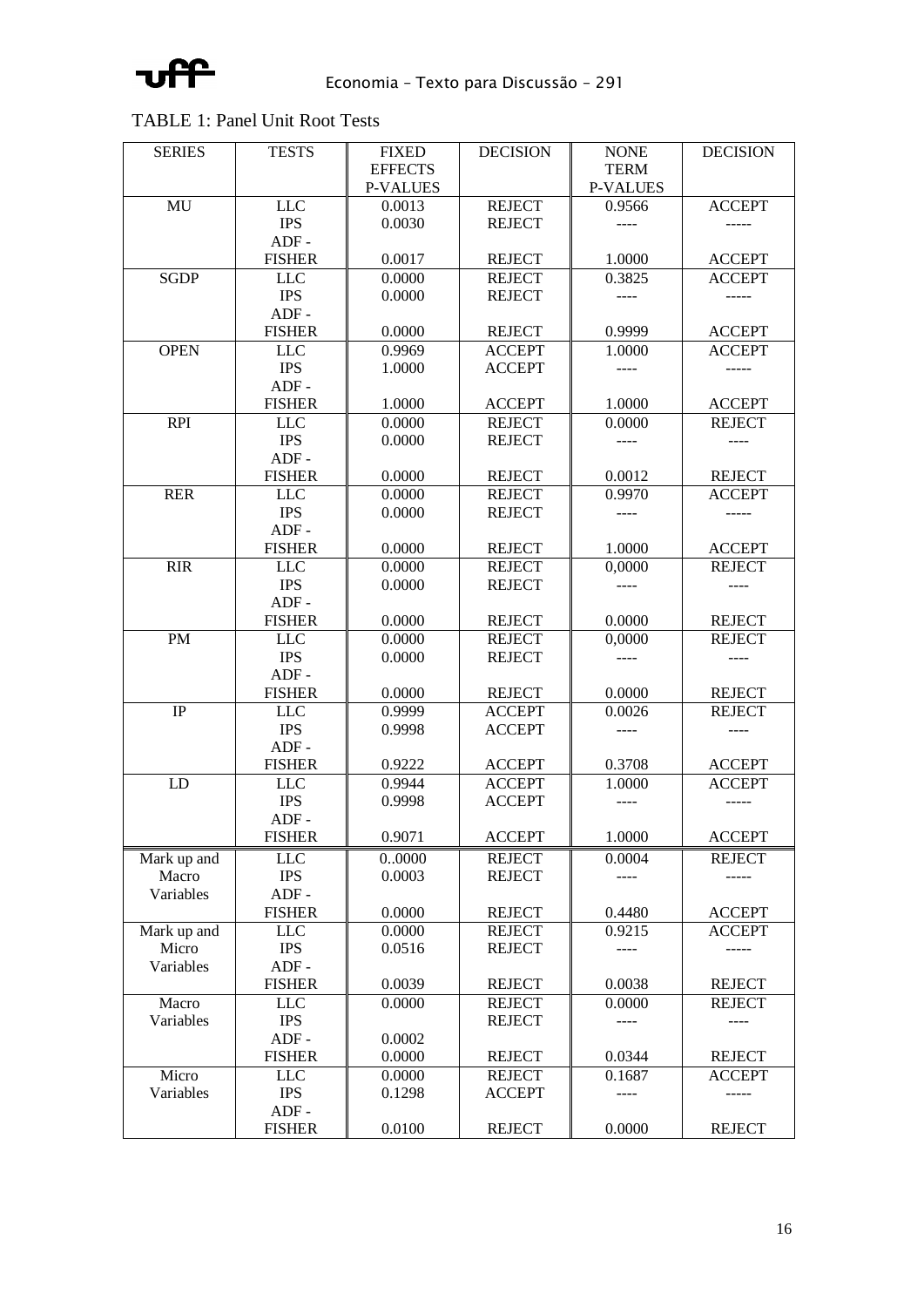

#### **Results**

 $\overline{a}$ 

The estimated models are presented in Table 2, 4, 6 and 8. Tables 3, 5, 7 and 9 contain reports of residuals diagnostics.<sup>13</sup> In Table 10 we summarize all estimates performed.

The equations on Table 2 contain an autoregressive term to reduce the residual serial correlation. Although the autoregressive term coefficients are high, they are all statically smaller than 1. By observing the  $AR(1)$  process impulse-response functions – not reported – in the models, they are found to be stable, that is, converge to zero. The residuals are near Gaussian.

The models specified with fixed effects (Table 4) are more stable than the models of the first group, however they showed a high serial correlation, what in part is corrected by the FGLS estimation and the use of the White robust matrix. In fact, the effects are highly significant (p-value near to zero). However, some of the microeconomic variables lost their explanatory importance; for this reason in equation 6 we re-specified the model to deal with the serial correlation through a lagged dependent variable. As a drawback the real interest rate has a positive signal.

When the model is specified in first differences, what implies to remove the unobserved effects, the problem of serial correlation is, in part, solved what strengths inference procedures, making the estimates closer to be efficient. This finding suggests the hypothesis that the errors should be specified as a random walk across time. Nonetheless, equation 7 shows the profit margin with a non-significant signal.

The ADL models, on their turn, seem to be in the track of solving the problem of high serial correlation; however this specification without fixed effects presents an explosive nature. Moreover, the signs of the real exchange rate and of the investment profitability are negative, what contradicts our theoretical interpretation. Therefore we did not report these estimates.

<sup>&</sup>lt;sup>13</sup> The reports on the models presented contain the  $R^2$  statistics, standard regression error (SER), F statistic p-value, Durbin-Watson (DW) statistic together with its *p-value* The asymmetry coefficient (sk) and the excess residuals Kurtosis (ek) are also reported. Besides the Ljung-Box statistics *p-values* [Q(p)] for the second, fourth, sixth and eighth order to test for the presence of serial correlation in the residuals; Bera-Jarque (BJ) to test the normality; Goldfeld-Quandt [GQ(h)] for the heteroskedasticity; and the BDS (bootstrap) test for independence of residuals specified with dimension 6 and distance of 0.7.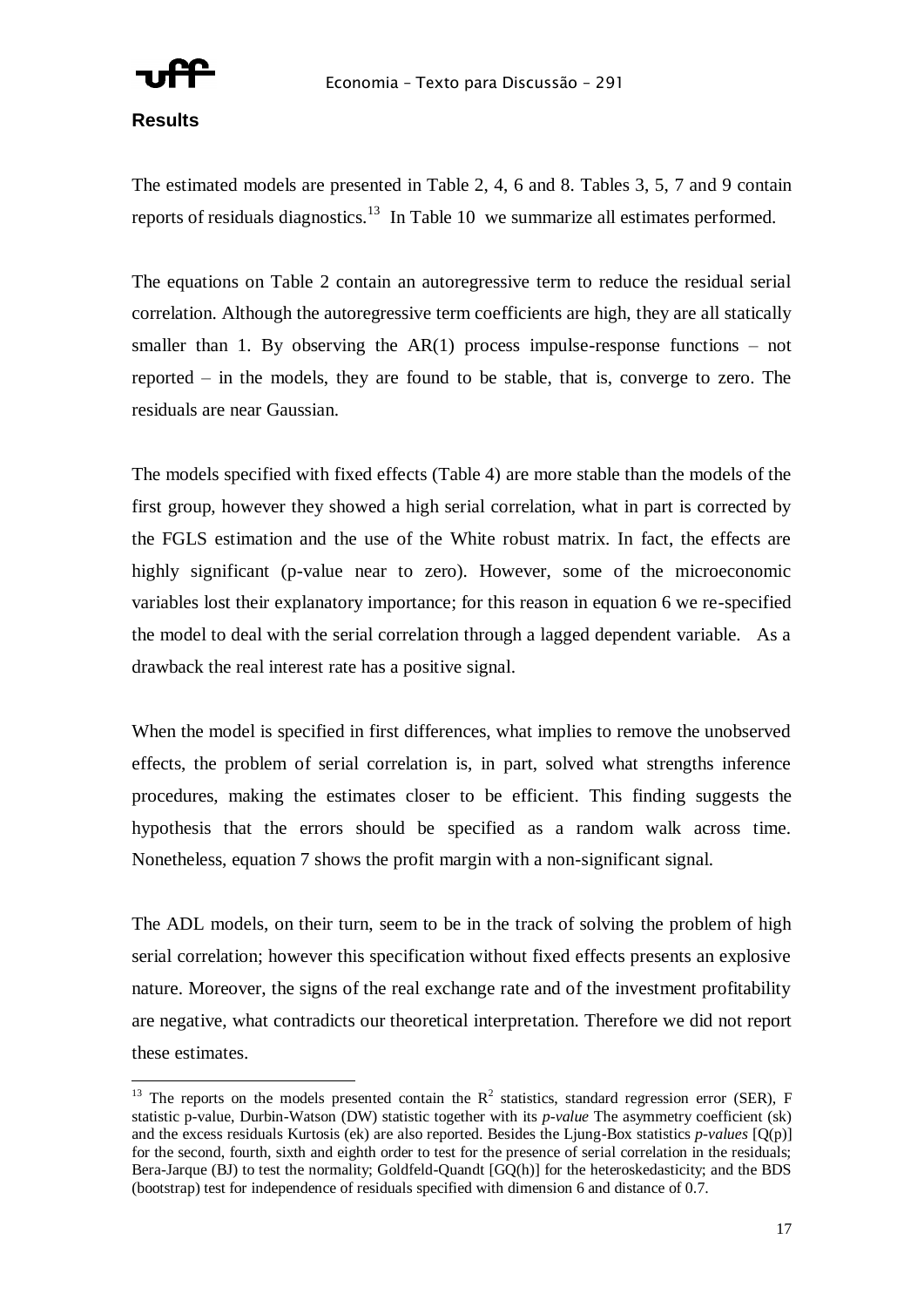

In the estimation of the two stages least squares FGLS (3SLS) models we used as instruments all variables of this study. We employed instruments of period *t*-1 and the variables openness, real exchange rate and real interest rate also in period *t*. Although the diagnosis of the residuals were good, in the model with fixed effects the real interest rate variable and the relative price did not show statistical significance, while in the DGLS-fixed effect specification the real exchange rate has negative signal. By other side, equation 8 estimated without unobserved effect with 3SLS procedure has clear results with residuals near to be NIID. Their estimates are also comparable with those from models 1 and 2.

In the GMM FGLS specifications we employed as before instruments of period *t-1*, variables OPEN, RER and RIR as strictly exogenous. Models were estimated without and with observed effects. The DPD models were performed with normal  $(\Delta x_{i,t-1})$ instruments and GMM-type instruments  $(y_{t-i}, i=1,2)$ , in first and orthogonal difference. The DPD model estimated with orthogonal difference (Eq. 14) has poor diagnostics results and should not take into consideration. While in the DPD model with first difference (eq. 13) the relative price present negative signal. As in general the model without fixed effect has the better results with residuals near to be NIID.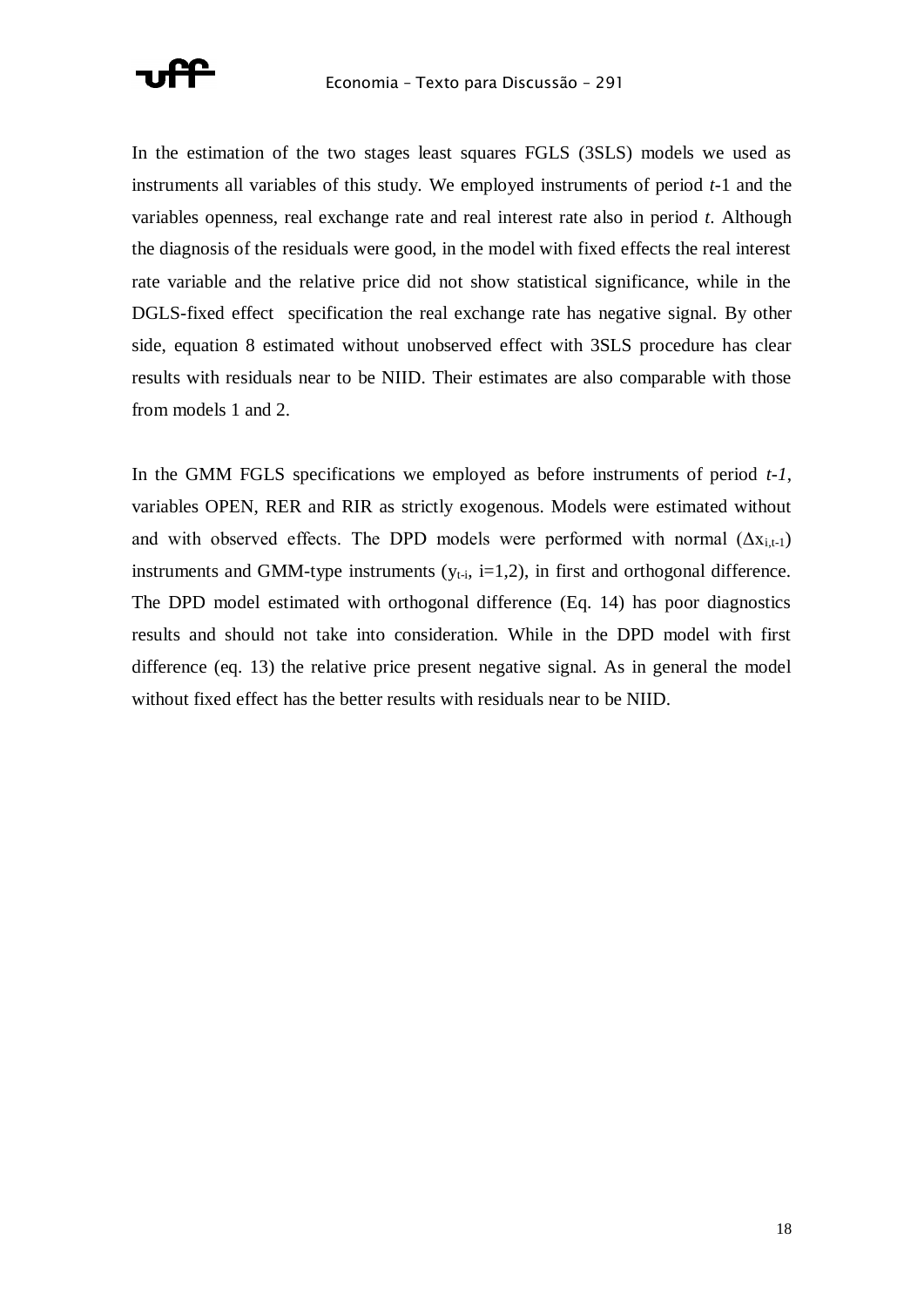# ₩

| <b>VARIABLE</b> |           | <b>EQUATION 1</b> |           | <b>EQUATION 2</b> | <b>EQUATION 3</b> |             |
|-----------------|-----------|-------------------|-----------|-------------------|-------------------|-------------|
|                 | Coef.     | t-Statistic       | Coef.     | t-Statistic       | Coef.             | t-Statistic |
|                 |           | P-Value           |           | P-Value           | <b>LOGS</b>       | P-Value     |
| Constant        | 1.5235    | 7.5938            | 1.3982    | 8.1394            | 0.7001            | 4.0186      |
|                 |           | 0.0000            |           | 0.0000            |                   | 0.0001      |
| PM              | 0.0858    | 2.0689            |           |                   |                   |             |
|                 |           | 0.0397            |           |                   |                   |             |
| $\rm IP$        | 0.0153    | 3.7252            | 0.0116    | 2.5466            | 0.0180            | 2.0967      |
|                 |           | 0.0002            |           | 0.0116            |                   | 0.0371      |
| LD              | $-0.0904$ | $-4.2573$         | $-0.0589$ | $-3.2923$         | $-0.0657$         | $-2.8379$   |
|                 |           | 0.0000            |           | 0.0012            |                   | 0.0050      |
| <b>SGDP</b>     | $-0.0014$ | 3.2334            | $-0.0009$ | 2.5030            | $-0.0546$         | $-1.8577$   |
|                 |           | 0.0014            |           | 0.0130            |                   | 0.0645      |
| <b>OPEN</b>     | $-0.3450$ | $-2.5890$         | $-0.3386$ | $-2.5122$         | $-0.2908$         | $-1.9932$   |
|                 |           | 0.0103            |           | 0.0127            |                   | 0.0475      |
| <b>RPI</b>      | 0.0604    | 2.2358            | 0.0870    | 2.5104            | 0.0782            | 2.7476      |
|                 |           | 0.0264            |           | 0.0128            |                   | 0.0065      |
| <b>RER</b>      | 0.1096    | 4.8219            | 0.1426    | 6.2717            | 0.1030            | 5.1437      |
|                 |           | 0.0000            |           | 0.0000            |                   | 0.0000      |
| <b>RIR</b>      | $-0.0357$ | $-1.9988$         | $-0.0810$ | $-5.2958$         | $-0.0630$         | $-4.6370$   |
|                 |           | 0.0468            |           | 0.0000            |                   | 0.0000      |
| <b>DUMMY</b>    | 0.0357    | 4.6150            | 0.0257    | 3.3554            | 0.0195            | 2.9246      |
|                 | Dum02     | 0.0000            | Dum02yc   | 0.0000            | Dumo02yc          | 0.0038      |
| AR(1)           | 0.9483    | 30.7473           | 0.9384    | 28.9869           | 0.9348            | 29.9240     |
|                 |           | 0.0000            |           | 0.0000            |                   | 0.0000      |

TABLE 2: Estimated Models with FGLS (Cross-section Weights) and **No Fixed Effects** Dependent Variable: Mark-up (White consistent covariance matrix computed)

Table 3: Residuals Diagnostics

| <b>Equation 1</b> |                |                |                 |                      |               |  |  |  |  |
|-------------------|----------------|----------------|-----------------|----------------------|---------------|--|--|--|--|
| ITERAT $=$ 16     | $R^2 = 0.7468$ | SER=0.0739     | $F=0.0000$      | $DW=1.7951/0.11711$  | $Q(2)=0.0334$ |  |  |  |  |
| $Q(4)=0.0865$     | $Q(6)=0.0729$  | $Q(8)=0.0967$  | $GQ(75)=0.5216$ | $Sk = 0.3824$        | $Ek=0.2878$   |  |  |  |  |
| $BJ = 0.0386$     | $BDS = 0.1112$ |                |                 |                      |               |  |  |  |  |
| <b>Equation 2</b> |                |                |                 |                      |               |  |  |  |  |
| ITERAT $=$ 17     | $R^2 = 0.7566$ | SER=0.0751     | $F=0.0000$      | DW=1.8135/0.1459     | $Q(2)=0.2351$ |  |  |  |  |
| $Q(4)=0.4497$     | $Q(6)=0.3684$  | $Q(8)=0.4380$  | $GQ(75)=0.$     | $Sk = 0.0513$        | $Ek=0.3290$   |  |  |  |  |
| $BJ = 0.5606$     | BDS=0.0472     |                |                 |                      |               |  |  |  |  |
| <b>Equation 3</b> |                |                |                 |                      |               |  |  |  |  |
| ITERAT $=$ 14     | $R^2 = 0.7641$ | $SER = 0.0535$ | $F=0.0000$      | $DW=1.8116/0.1158^2$ | $Q(2)=0.2406$ |  |  |  |  |
| $Q(4)=0.4659$     | $Q(6)=0.4190$  | $Q(8)=0.4570$  | $GQ(75)=0.$     | $Sk = 0.0236$        | $Ek=0.1597$   |  |  |  |  |
| $BJ = 0.8736$     | BDS=0.1452     |                |                 |                      |               |  |  |  |  |

1) Q(1)=0.9072; 2) Q(1)=0.8187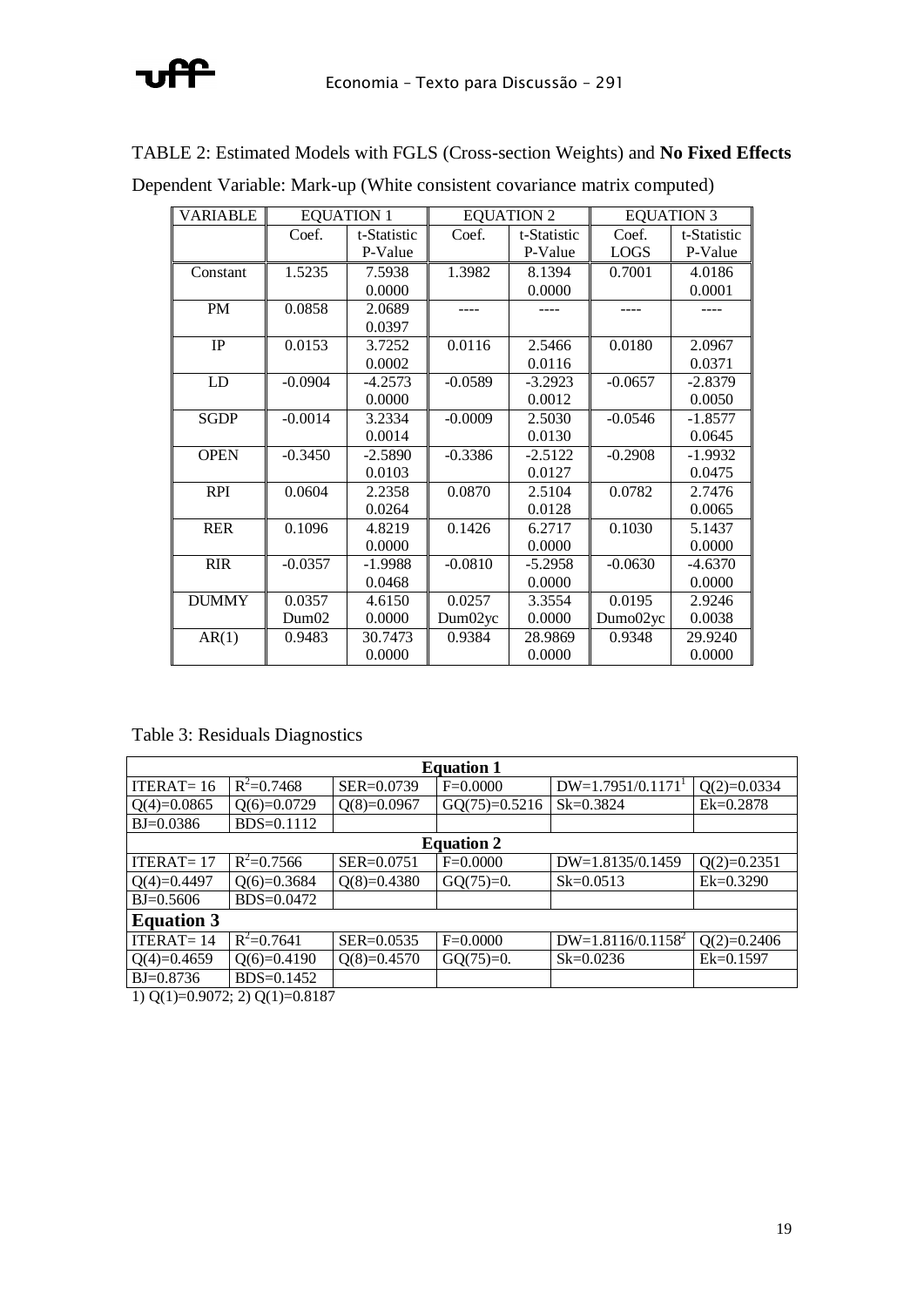

#### TABLE 4: Estimated Models with FGLS (Cross-section Weights) and **Fixed Effects**.

| <b>VARIABLE</b> |                    | <b>EQUATION 4</b> |           | <b>EQUATION 5</b> | <b>EQUATION 6</b> |             | <b>EQUATION 7</b> |             |
|-----------------|--------------------|-------------------|-----------|-------------------|-------------------|-------------|-------------------|-------------|
|                 | Coef.              | t-Statistic       | Coef.     | t-Statistic       | Coef.             | t-Statistic | Coef.             | t-Statistic |
|                 |                    | P-Value           |           | P-Value           |                   | P-Value     | Difference        | P-Value     |
| Constant        | 1.2738             | 12.2637           | 1.3140    | 13.3644           | 0.8007            | 5.5036      | 0.0112            | 4.6935      |
|                 |                    | 0.0000            |           | 0.0000            |                   | 0.0000      |                   | 0.0000      |
| PM              |                    |                   |           |                   | 0.2619            | 5.5640      | $-0.0046$         | $-0.2099$   |
|                 |                    |                   |           |                   |                   | 0.0000      |                   | 0.8340      |
| IP              | 0.0059             | 1.4822            | 0.0074    | 1.9125            | 0.0266            | 3.6265      | 0.0090            | 1.6555      |
|                 |                    | 0.1399            |           | 0.0572            |                   | 0.0004      |                   | 0.0992      |
| LD              |                    |                   |           |                   | $-0.0475$         | $-1.4708$   | $-0.0692$         | $-4.2812$   |
|                 |                    |                   |           |                   |                   | 0.1429      |                   | 0.0000      |
| <b>SGDP</b>     | $-0.0014$          | $-2.3381$         | $-0.0015$ | $-3.1101$         | $-0.0015$         | $-2.3301$   | $-0.0005$         | $-1.7584$   |
|                 |                    | 0.0204            |           | 0.0021            |                   | 0.0208      |                   | 0.0800      |
| <b>OPEN</b>     | $-0.3130$          | $-1.9126$         | $-0.3575$ | $-2.4731$         | $-0.2608$         | $-2.8319$   | $-0.4801$         | $-3.3770$   |
|                 |                    | 0.0572            |           | 0.0142            |                   | 0.0051      |                   | 0.0009      |
| <b>RPI</b>      | 0.1184             | 3.0040            | 0.1221    | 3.0429            | 0.0509            | 2.4042      | 0.0755            | 1.9661      |
|                 |                    | 0.0030            |           | 0.0027            |                   | 0.0171      |                   | 0.0505      |
| <b>RER</b>      | 0.1062             | 4.1825            | 0.0809    | 2.4577            | 0.0607            | 2.2078      | 0.1397            | 6.2532      |
|                 |                    | 0.0000            |           | 0.0148            |                   | 0.0284      |                   | 0.0000      |
| <b>RIR</b>      | $-0.1193$          | $-6.6827$         | $-0.1279$ | $-7.9513$         | 0.0259            | 0.8552      | $-0.0755$         | $-5.4373$   |
|                 |                    | 0.0000            |           | 0.0000            |                   | 0.3935      |                   | 0.0000      |
| <b>DUMMY</b>    | 0.0398             | 5.0966            | 0.0389    | 6.0481            | 0.0598            | 6.6855      | 0.0491            | 4.5025      |
|                 | Dum <sub>2xc</sub> | 0.0000            | Dum02yc   | 0.0000            | Dum02             | 0.0000      | Dum02yc           | 0.0000      |
| AR(1)           | 0.5150             | 8.3289            | 0.4896    | 8.0172            | 0.4245            | 5.0663      |                   |             |
|                 |                    | 0.0000            |           | 0.0000            | $Mu(-1)$          | 0.0000      |                   |             |

Dependent Variable: Mark-up (White consistent covariance matrix computed)

#### Table 5: Residuals Diagnostics

| <b>Equation 4</b> |                   |                |                 |                    |               |  |  |  |  |  |
|-------------------|-------------------|----------------|-----------------|--------------------|---------------|--|--|--|--|--|
| ITERAT= $16$      | $R^2 = 0.8237$    | $SER = 0.0713$ | $F=0.0000$      | $DW=1.8113/0.1489$ | $Q(2)=0.0000$ |  |  |  |  |  |
| $Q(4)=0.0000$     | $Q(6)=0.0000$     | $Q(8)=0.0000$  | $GQ(75)=0.9196$ | $Sk = 0.2242$      | $Ek=0.3538$   |  |  |  |  |  |
| $B = 0.2039$      | $BDS=0.0000$      |                |                 |                    |               |  |  |  |  |  |
|                   | <b>Equation 5</b> |                |                 |                    |               |  |  |  |  |  |
| ITERAT $=$ 15     | $R^2=0.8367$      | SER=0.0708     | $F=0.0000$      | $DW=1.8454/0.2370$ | $Q(2)=0.0000$ |  |  |  |  |  |
| $Q(4)=0.0000$     | $Q(6)=0.0000$     | $Q(8)=0.0000$  | $GQ(75)=0.9834$ | $Sk = 0.3021$      | $Ek=0.3466$   |  |  |  |  |  |
| $BJ = 0.0940$     | $BDS=0.0000$      |                |                 |                    |               |  |  |  |  |  |
| <b>Equation 6</b> |                   |                |                 |                    |               |  |  |  |  |  |
| $ITERAT = na$     | $R^2=0.8249$      | $SER = 0.0690$ | $F=0.0000$      | $DW=1.8014/$       | $Q(2)=0.0016$ |  |  |  |  |  |
| $Q(4)=0.0052$     | $Q(6)=0.0214$     | $Q(8)=0.0090$  | $GQ(75)=0.3991$ | Sk=0.3312/0.1288   | $Ek=0.0020$   |  |  |  |  |  |
| $B = 0.1178$      | $BDS = 0.2808$    |                |                 |                    |               |  |  |  |  |  |
| <b>Equation 7</b> |                   |                |                 |                    |               |  |  |  |  |  |
| $ITERAT = na$     | $R^2 = 0.4369$    | $SER = 0.0755$ | $F=0.0000$      | $DW=1.8129/0.1524$ | $Q(2)=0.1561$ |  |  |  |  |  |
| $Q(4)=0.2324$     | $Q(6)=0.2483$     | $Q(8)=0.3239$  | $GQ(75)=0.5326$ | $Sk = -0.2777$     | $Ek = 0.4808$ |  |  |  |  |  |
| $BJ = 0.0720$     | $BDS=0.0056$      |                |                 |                    |               |  |  |  |  |  |

 $*$  Q(1)=0.9428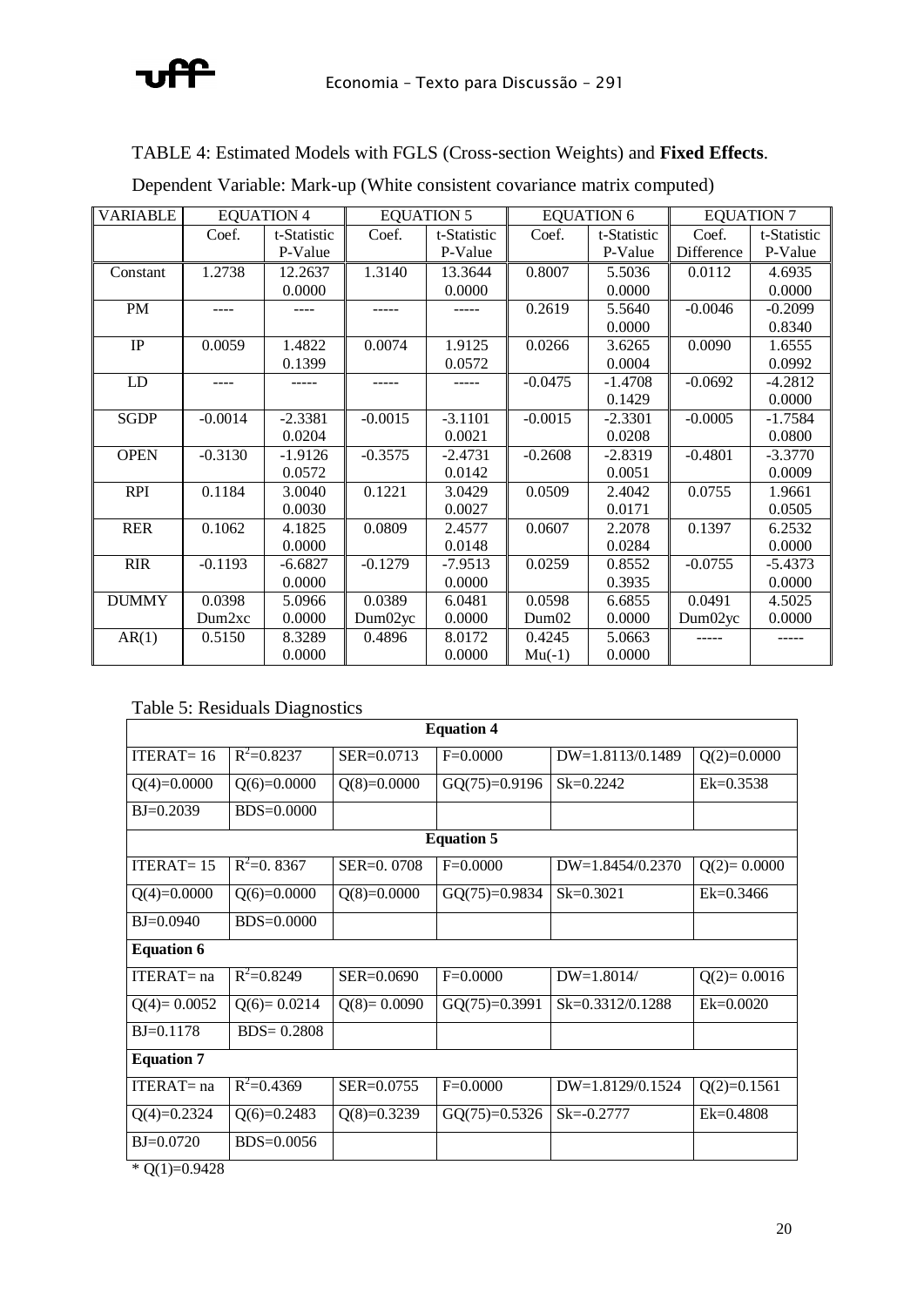

#### TABLE 6: Estimated Models with Two-Stage FGLS (Cross-section Weights), **without**

#### **Fixed Effects and with Fixed Effect**s

| <b>VARIABLE</b> |           | <b>EQUATION 8</b> | <b>EQUATION 9</b>    |             | <b>EQUATION 10</b>   |             |
|-----------------|-----------|-------------------|----------------------|-------------|----------------------|-------------|
|                 |           | No Fixed Effects  | <b>Fixed Effects</b> |             | Level-Difference     |             |
|                 |           |                   |                      |             | <b>Fixed Effects</b> |             |
|                 | Coef.     | t-Statistic       | Coef.                | t-Statistic | Coef.                | t-Statistic |
|                 |           | P-Value           |                      | P-Value     |                      | P-Value     |
| Constant        | 1.7469    | 9.0108            | 0.5568               | 4.0860      | 1.5214               | 11.1106     |
|                 |           | 0.0000            |                      | 0.0001      |                      | 0.0000      |
| PM              |           |                   | 0.5892               | 6.9386      |                      |             |
|                 |           |                   |                      | 0.0000      |                      |             |
| IP              | 0.0242    | 3.8317            | 0.0383               | 4.2754      | 0.0314               | 5.3184      |
|                 |           | 0.0002            |                      | 0.0000      | Differ.              | 0.0000      |
| LD              | $-0.2008$ | $-3.5228$         | $-0.0683$            | $-2.2978$   |                      |             |
|                 |           | 0.0005            |                      | 0.0226      |                      |             |
| <b>SGDP</b>     | $-0.0027$ | $-3.4334$         | $-0.0011$            | $-1.5981$   | $-0.0019$            | $-1.6475$   |
|                 |           | 0.0007            |                      | 0.1116      |                      | 0.1013      |
| <b>OPEN</b>     | $-0.3222$ | $-2.7262$         | $-0.3006$            | $-3.9703$   | $-0.7448$            | $-4.6378$   |
|                 |           | 0.0069            |                      | 0.0001      | Lag. Differ.         | 0.0000      |
| <b>RPI</b>      | 0.0706    | 2.5488            | 0.0654               | 1.5540      | 0.2408               | 5.3952      |
|                 |           | 0.0115            |                      | 0.1218      |                      | 0.0000      |
| <b>RER</b>      | 0.1091    | 3.7525            | 0.2281               | 4.3759      | $-0.2397$            | $-5.3386$   |
|                 |           | 0.0002            |                      | 0.0000      |                      | 0.0000      |
| <b>RIR</b>      | $-0.0920$ | $-3.0688$         | 0.0381               | 1.2299      | $-0.2263$            | $-4.0431$   |
|                 |           | 0.0024            |                      | 0.2202      |                      | 0.0001      |
| <b>DUM</b>      | 0.0335    | 4.1180            | 0.0275               | 2.6796      | 0.0645               | 4.9865      |
|                 | Dum02     | 0.0001            | Dum02yc              | 0.0080      | Dum02yc              | 0.0000      |
| AR(1)           | 0.9401    | 30.09710          | 0.4545               | 4.8349      |                      |             |
|                 |           | 0.0000            | $Mu(-1)$             | 0.0000      |                      |             |

Dependent Variable: Mark-up (White consistent covariance matrix computed)

|  |  | Table 7: Residuals Diagnostics |
|--|--|--------------------------------|
|--|--|--------------------------------|

| <b>Equation 8</b>  |                |                |                 |                    |               |  |  |  |
|--------------------|----------------|----------------|-----------------|--------------------|---------------|--|--|--|
| $ITERAT = 18$      | $R^2 = 0.7162$ | SER=0.0768     | $F=0.0000$      | DW=1.8923/0.4101   | $Q(2)=0.0787$ |  |  |  |
| $Q(4)=0.2011$      | $Q(6)=0.1363$  | $Q(8)=0.1602$  | $GQ(75)=0.5214$ | $Sk = 0.1725$      | $Ek=0.1585$   |  |  |  |
| $BJ = 0.4761$      | BDS=0.0072     |                |                 |                    |               |  |  |  |
| <b>Equation 9</b>  |                |                |                 |                    |               |  |  |  |
| <b>ITERAT=NA</b>   | $R^2=0.7975$   | SER=0.0721     | $F=0.0000$      | DW=2.0357/0.7448   | $Q(2)=0.0436$ |  |  |  |
| $Q(4)=0.0479$      | $Q(6)=0.1111$  | $Q(8)=0.0397$  | $GQ(75)=0.3731$ | $Sk = 0.2846$      | $Ek = 0.0764$ |  |  |  |
| $BJ = 0.2004$      | BDS=0.2256     |                |                 |                    |               |  |  |  |
| <b>Equation 10</b> |                |                |                 |                    |               |  |  |  |
| <b>ITERAT=NA</b>   | $R^2 = 0.8811$ | $SER = 0.0814$ | $F=0.0000$      | $DW=1.6814/0.0015$ | $O(2)=0.1468$ |  |  |  |
| $Q(4)=0.0769$      | $Q(6)=0.0380$  | $Q(7)=0.0635$  | $GQ(75)=0.4860$ | $Sk = 0.4350$      | $Ek=0.1236$   |  |  |  |
| $BJ = 0.0352$      | $BDS=0.068$    |                |                 |                    |               |  |  |  |

 $*$  Q(1)=0.9428

Eq. 8 Inst. Spec.: C MU(-1) PM(-1) IP(-1) LD(-1) SGDP(-1) OPEN(-1) RPI(-1) RER(-1) RIR(-1) OPEN RPI RER RIR DUM02(-1).

Eq. 9 Inst. Spec.: C MU(-1) PM(-1) IP(-1) LD(-1) SGDP(-1) OPEN(-1) RPI(-1) RER(-1) RIR(-1) LD SGDP OPEN RPI RER RIR DUM02yc.

Eq. 10 Inst. Spec.: c MU(-1)  $d(IP(-1))$   $d(LD(-1))$   $d(OPEN(-1))$  RIR(-1)  $d(OPEN)$  RPI RIR DUM02yc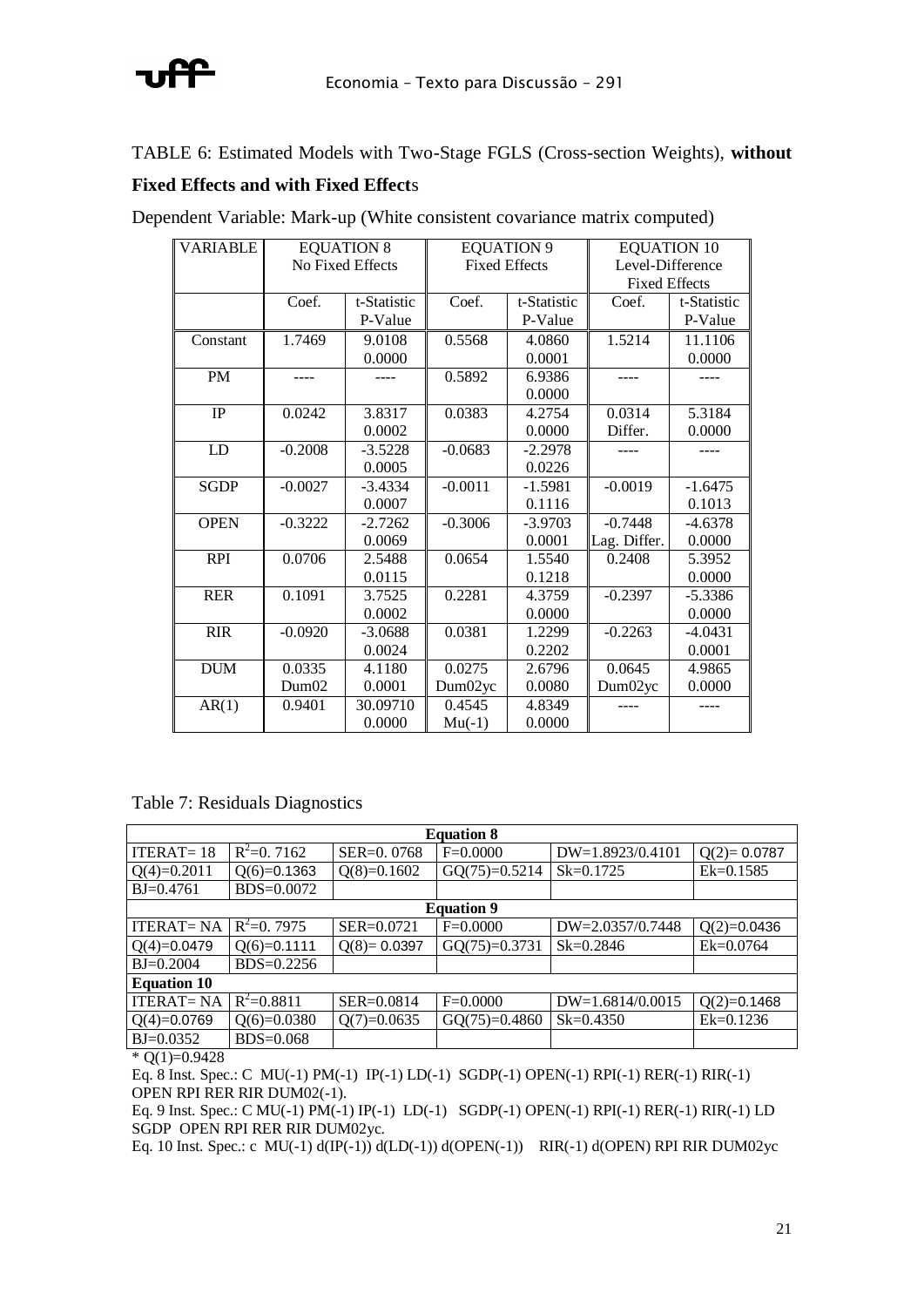

TABLE 8: Estimated Models with GMM FGLS (Cross-section Weights), **without**

#### **Fixed Effect and with Fixed Effect.**

Dependent Variable: Mark-up (White consistent covariance matrix computed)

| <b>VARIABLE</b>   |            | <b>EQUATION 11</b> | <b>EQUATION 12</b> |             | <b>EQUATION 13</b> |             | <b>EQUATION 14</b> |             |
|-------------------|------------|--------------------|--------------------|-------------|--------------------|-------------|--------------------|-------------|
|                   |            | <b>NOFE</b>        |                    |             |                    |             |                    |             |
|                   | Coef.      | t-Statistic        | Coef.              | t-Statistic | Coef.              | t-Statistic | Coef.              | t-Statistic |
|                   |            | P-Value            | Difference         | P-Value     | <b>DPD</b>         | P-Value     | <b>DPD</b>         | P-Value     |
|                   |            |                    |                    |             | <b>Difference</b>  |             | Orthogonal         |             |
| Constant          | 2.0300     | 4.9237             |                    | ----        |                    | 8.5104      | ----               | ----        |
|                   |            | 0.0000             |                    |             |                    | 0.0000      |                    |             |
| PM                | $- - - -$  |                    | ----               | ----        | 0.5899             | 9.7292      | 0.4036             | 6.4951      |
|                   |            |                    |                    |             |                    | 0.0000      |                    | 0.0000      |
| $\rm IP$          | 0.0386     | 5.5098             | 0.0259             | 4.2099      | 0.0720             | 11.8420     | 0.0237             | 3.9748      |
|                   |            | 0.0000             |                    | 0.0000      |                    | 0.0000      |                    | 0.0001      |
| LD                | $-0.2994$  | $-4.5101$          | ----               |             | $-0.3154$          | $-8.2908$   | $- - - -$          | ----        |
|                   |            | 0.0000             |                    |             |                    | 0.0000      |                    |             |
| <b>SGDP</b>       | $-0.00323$ | $-3.5590$          | $-0.0009$          | $-2.3871$   | $-0.0046$          | $-3.2514$   | $-0.0016$          | $-2.4257$   |
|                   |            | 0.0005             |                    | 0.0179      |                    | 0.0013      |                    | 0.0162      |
| <b>OPEN</b>       | $-0.2955$  | $-3.2184$          | $-0.5753$          | $-6.2283$   | $-0.5797$          | $-7.0216$   | $-0.4362$          | $-3.8258$   |
|                   |            | 0.0015             |                    | 0.0000      |                    | 0.0000      |                    | 0.0002      |
| <b>RPI</b>        | 0.0688     | 2.4836             | 0.0516             | 2.6554      | $-0.2576$          | $-5.7917$   | 0.0822             | 2.2784      |
|                   |            | 0.0137             |                    | 0.0086      |                    | 0.0000      |                    | 0.0238      |
| <b>RER</b>        | 0.0457     | 1.4562             | 0.0648             | 3.1670      | 0.0807             | 1.8579      | 0.0748             | 2.2752      |
|                   |            | 0.1467             |                    | 0.0018      |                    | 0.0647      |                    | 0.0240      |
| <b>RIR</b>        | $-0.0771$  | $-2.2976$          | 0.0907             | 3.5484      | 0.1931             | 6.7491      | 0.0719             | 2.4619      |
|                   |            | 0.0225             |                    | 0.0005      |                    | 0.0000      |                    | 0.0147      |
| DUM <sub>02</sub> | 0.0623     | 6.2254             | 0.0623             | 8.4948      | 0.1114             | 8.3408      | 0.0546             | 3.7849      |
|                   |            | 0.0000             |                    | 0.0000      |                    | 0.0000      |                    | 0.0002      |
| AR(1)             | 0.9610     | 32.4090            |                    |             | 0.2743             | 8.5104      | 0.5546             | 3.7912      |
|                   |            | 0.0000             |                    |             | $Mu(-1)$           | 0.0000      | $Mu(-1)$           | 0.0002      |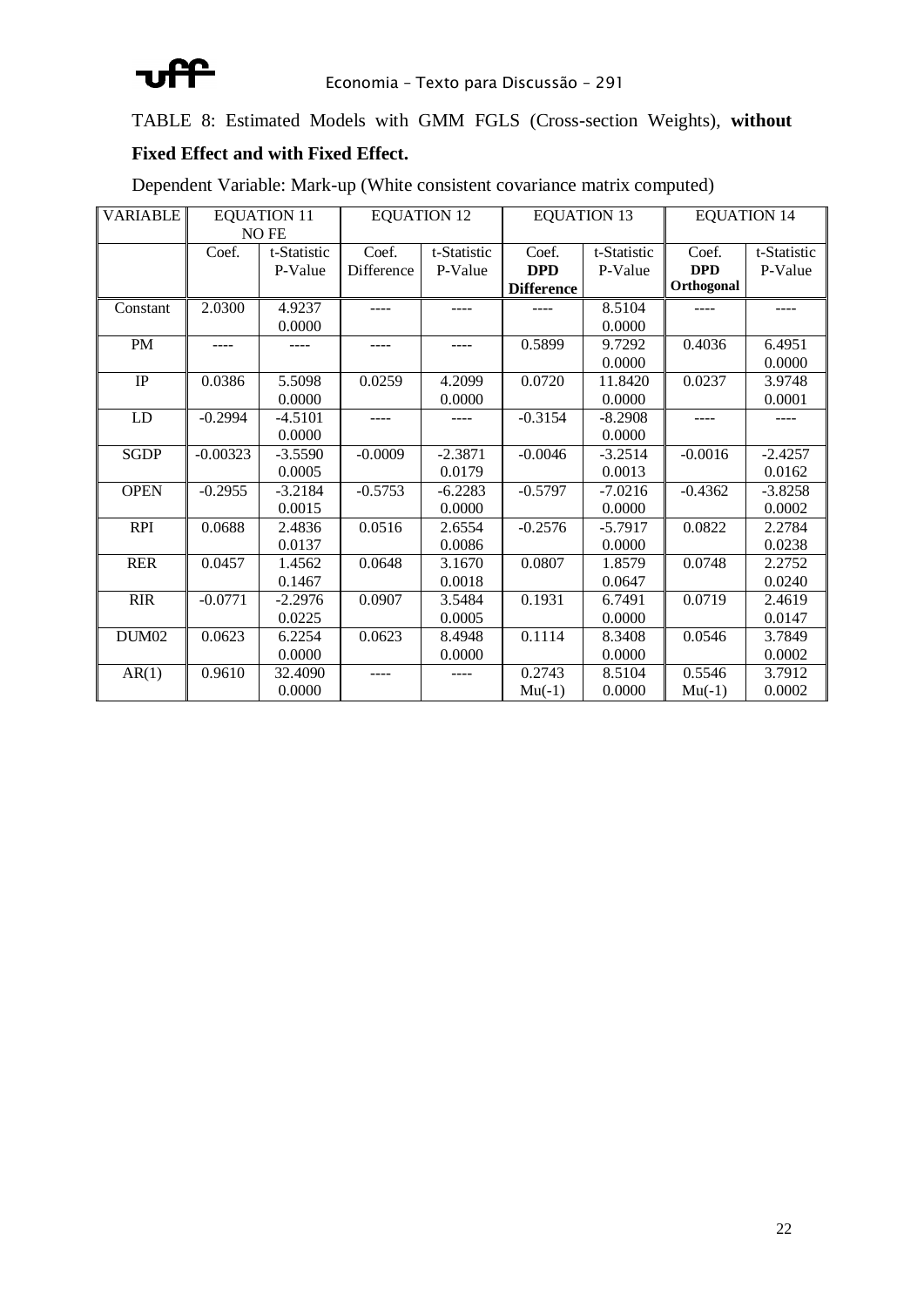

Table 9: Residuals Diagnostics

| <b>Equation 11</b> |                    |                   |                  |                  |                |  |  |  |  |
|--------------------|--------------------|-------------------|------------------|------------------|----------------|--|--|--|--|
| ITERAT= $85/25^a$  | $R^2 = 0.6722$     | SER=0.0824        | $F=0.0000$       | DW=2.0190/0.8845 | $Q(2)=0.0630$  |  |  |  |  |
| $Q(4)=0.1747$      | $Q(6)=0.1698$      | $Q(8)=0.1759$     | $GQ(75)=0.4165$  | $Sk = 0.1017$    | $Ek = -0.0814$ |  |  |  |  |
| $BJ=0.7912$        | BDS=0.0256         | J-Stat.=15.9370   | Inst. Rank= $15$ |                  |                |  |  |  |  |
| <b>Equation 12</b> |                    |                   |                  |                  |                |  |  |  |  |
| ITERAT= $12^b$     | $R^2 = 0.3447$     | SER=0.0827        | $F=0.0000$       | DW=1.9691/0.8132 | $Q(2)=0.0608$  |  |  |  |  |
| $Q(4)=0.1287$      | $Q(6)=0.2067$      | $Q(8)=0.2310$     | $GQ(75)=0.5038$  | $Sk = 0.3704$    | $Ek = 0.0571$  |  |  |  |  |
| BJ=0.09715         | $BDS=0.$           | $J-Stat.=10.2128$ | Inst. Rank= $8$  |                  |                |  |  |  |  |
| <b>Equation 13</b> |                    |                   |                  |                  |                |  |  |  |  |
| ITERAT= $60^\circ$ | $R^2$ =NA          | $SER = 0.1003$    | $SSR = 1.9928$   | $DW = NA^*$      | $Q(2)=0.4363$  |  |  |  |  |
| $Q(4)=0.5210$      | $Q(6)=0.2880$      | $Q(7)=0.3074$     | $GQ(75)=0.9525$  | $Sk = 0.9209$    | Ek=2.6961      |  |  |  |  |
| $B = 0.0000$       | $BDS = 0.0352$     | $J-stat.=19.7833$ | Inst. Rank= $26$ |                  |                |  |  |  |  |
|                    | <b>Equation 14</b> |                   |                  |                  |                |  |  |  |  |
| ITERAT= $2d$       | $R^2 = NA$         | SER=0.0744        | $SSR = 1.1018$   | $DW=NA**$        | $Q(2)=0.0000$  |  |  |  |  |
| $Q(4)=0.0000$      | $Q(6)=0.0000$      | $Q(8)=0.0000$     | $GQ(75)=0.8424$  | $Sk = 0.8991$    | $Ek=1.8727$    |  |  |  |  |
| $BJ = 0.0000$      | $BDS=0.0000$       | $J-stat.=12.4000$ | Inst. Rank=14    |                  |                |  |  |  |  |

a) 85 Coef iterations and 25 weight iterations; b) 12 weight iterations; c) 60 weights iterations; d) iterate to convergence 2-steps. \*  $Q(1)=0.3275$ ; \*\* $Q(1)=0.0000$ 

Eq. 11 Inst. Spec.: C MU(-1) PM(-1) IP(-1) LD(-1) SGDP(-1) OPEN(-1) RPI(-1) RER(-1) RPI(-1) OPEN RPI RER IPR DUM02

Eq. 12 Inst. Spec.: C d(MU(-1)) d(RER(-1)) d(SGDP) d(OPEN) d(RPI) d(RER) d(RIR)

Eq. 13 Inst. Spec.: levels: C MU(-1,-2) DUM02; difference: PM(-1) IP(-1) SGDP(-1) OPEN(-1) RPI(-1) RER(-1) RIR(-1) OPEN RPI RER RIR.

Eq. 14 Inst. Spec.: levels: MU(-1,-1); difference: RER(-1) SGDP OPEN RPI RER RIR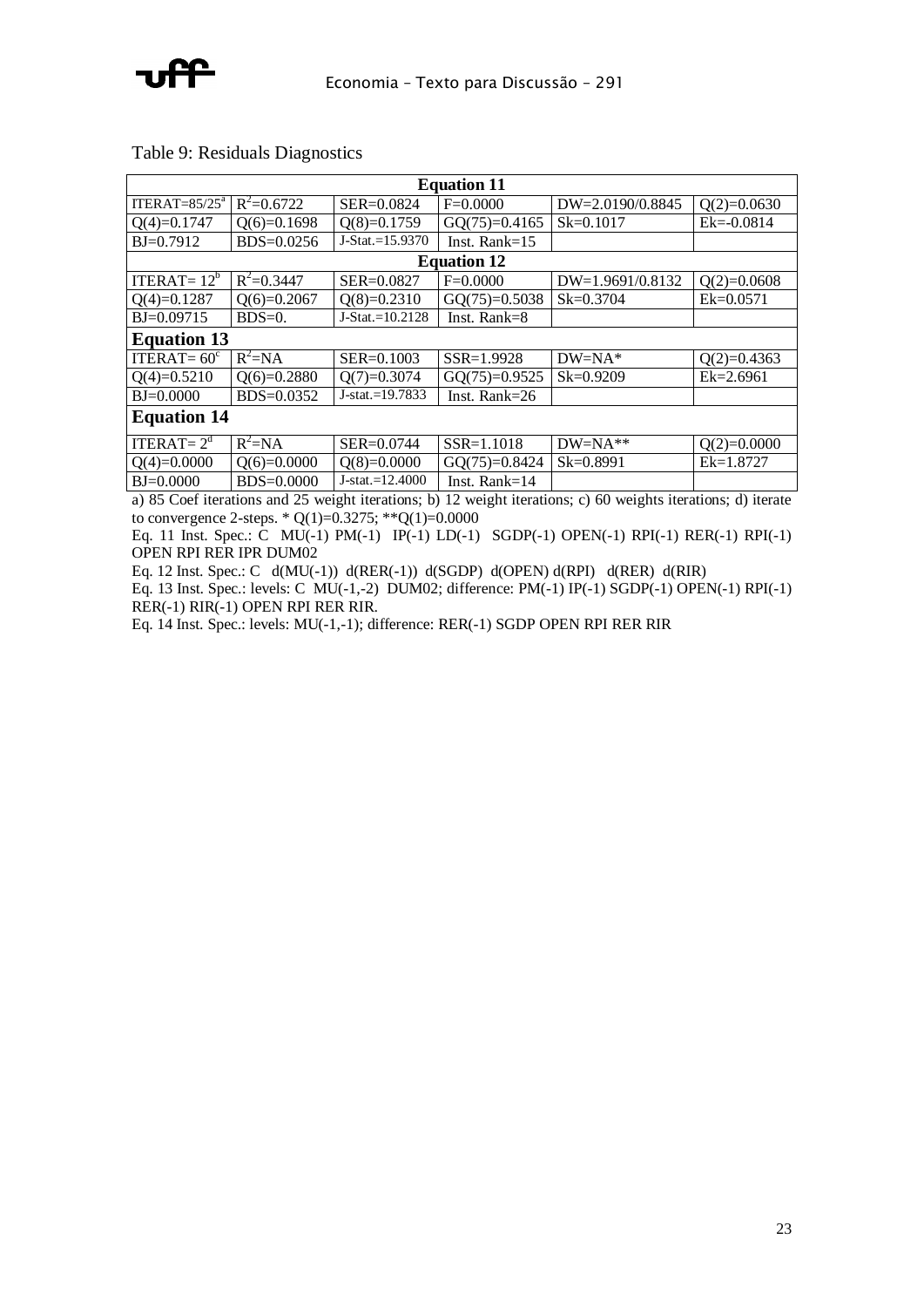

#### **Interpreting the results**

The most interesting finding in the econometric exercises is that the sector GDP (SGDP) presented a negative sign in the 14 select specifications, suggesting that the mark up behavior showed a counter-cyclic behavior in the studied period. Considering that mark ups did not show a trend to fall after the opening of the economy, this can be interpreted as an important indication of the defensive behavior of firms that were exposed to greater uncertainties as the macroeconomic context changed significantly in the 1990s. Higher uncertainty, in spite of the stabilization of prices from 1994 onwards, might explain why industrial firms in a more competitive scenario and showing significant productive gains did not lowered their mark ups, neither did increase their capital accumulation. In a macroeconomic context of slow growth and high uncertainties about the future, given mainly the high degree of external vulnerability of the economy, the rational choice for firms was to use their market power to preserve their market share. In equation 2, for example, a 1% increase in the sector GDP induces to a drop in the mark up of approximately 0.001%.

Besides this evidence, in all the equations the signs of the relevant variables are coherent with the economic intuition. Starting with the macroeconomic variables, we observe that when the real exchange rate (RER) rose, it increased the domestic protection degree in relation to imports, also implying an increase of the mark up. So, because a large part of the analyzed period the exchange rate was appreciated it contributed to contain the firms' mark up.<sup>14</sup>

Changes in the relative producer price  $(RPI)$  – a variable that captures the firm pricing power – contributed to increase in the mark up. The positive sign confirms the hypothesis that firms with market power used it to keep or broaden their market share.

In general, the rise in the real interest rate (RIR) increases the burden of loans, stock loading and reduces the aggregate demand and, therefore, induces the reduction in the sector mark ups. During the 1990s, the real interest was kept at high levels and the aggregate demand constrained most of the time, a fact which also contributed to

<sup>&</sup>lt;sup>14</sup> Silva and Vernengo (2009) observe that the pass-through of the exchange rate in Brazil had dropped substantially after the opening in the 1990s.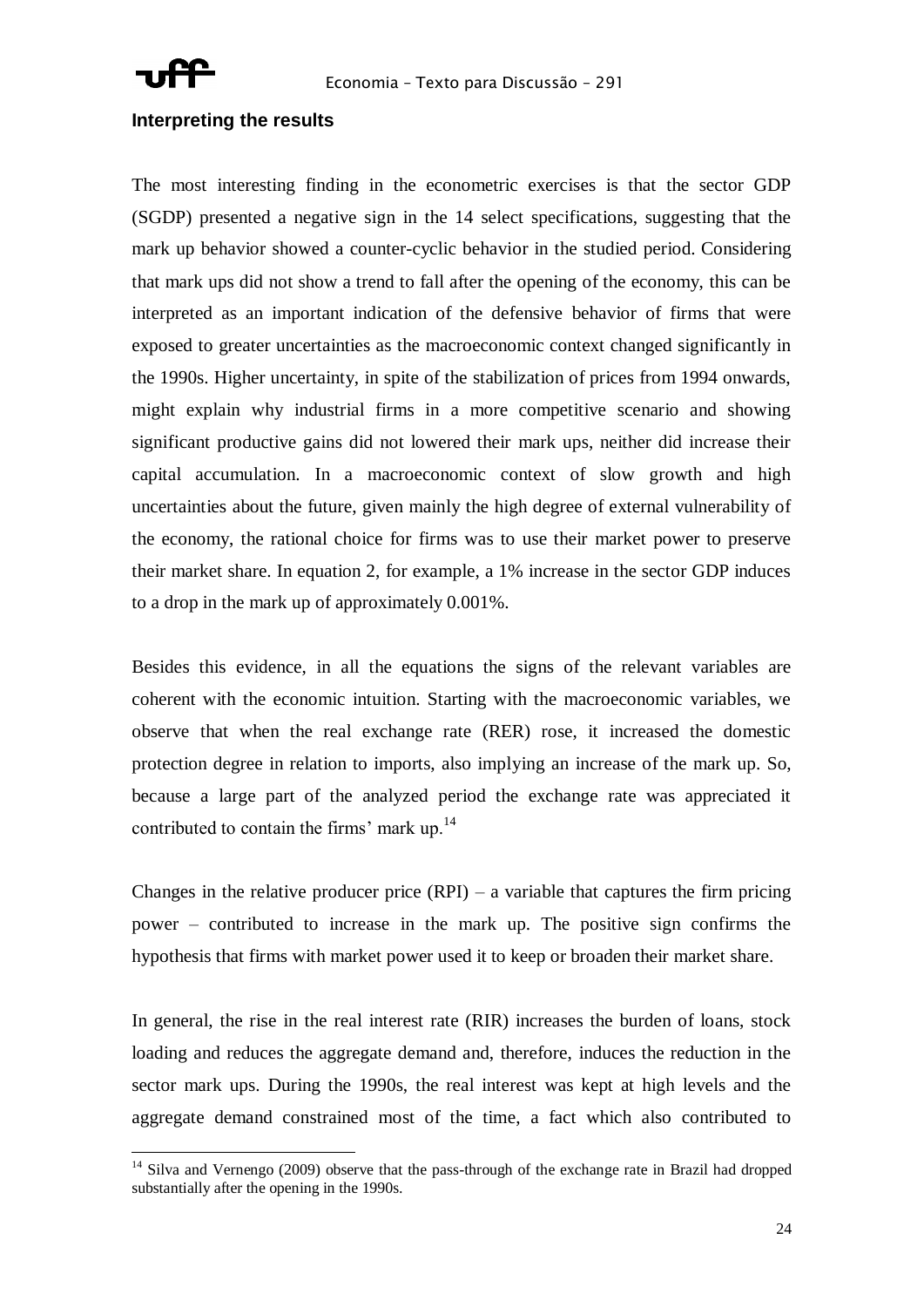

compress the mark ups. However, the estimated equations with fixed effects and by 3SLS and GMM in first difference  $(6, 9, 12, 13, 14)^{15}$ , indicate a positive sign to this variable, what suggests that the interest rate could have an ambiguous signal because costly loans tend to decrease the leverage degree and then the mark up. If this is the case, we would observe that income effect would be more important than the substitution effect. This reasoning would contradict the well-known hypothesis that the substitution effect dominates the revenue effect.

The OPEN coefficients capture the importance of foreign competition to control inflation. In all specifications the signs were negative, confirming the importance of foreign competition through the process of economic opening in containing tradable goods price increases. In equation 3, for example, the sector opening degree has the highest impact, that is, a 10% increase in this variable implies a 3% drop in the sector mark ups.

<sup>&</sup>lt;sup>15</sup> Notice that in equations 6 and 9 this variable has non-significant coefficients. Meanwhile, equation 14 has residuals with strong serial correlation and in equation 13 the relative prices has positive signal. So the fact that the real interest rate may have a positive signal must be taken with cautions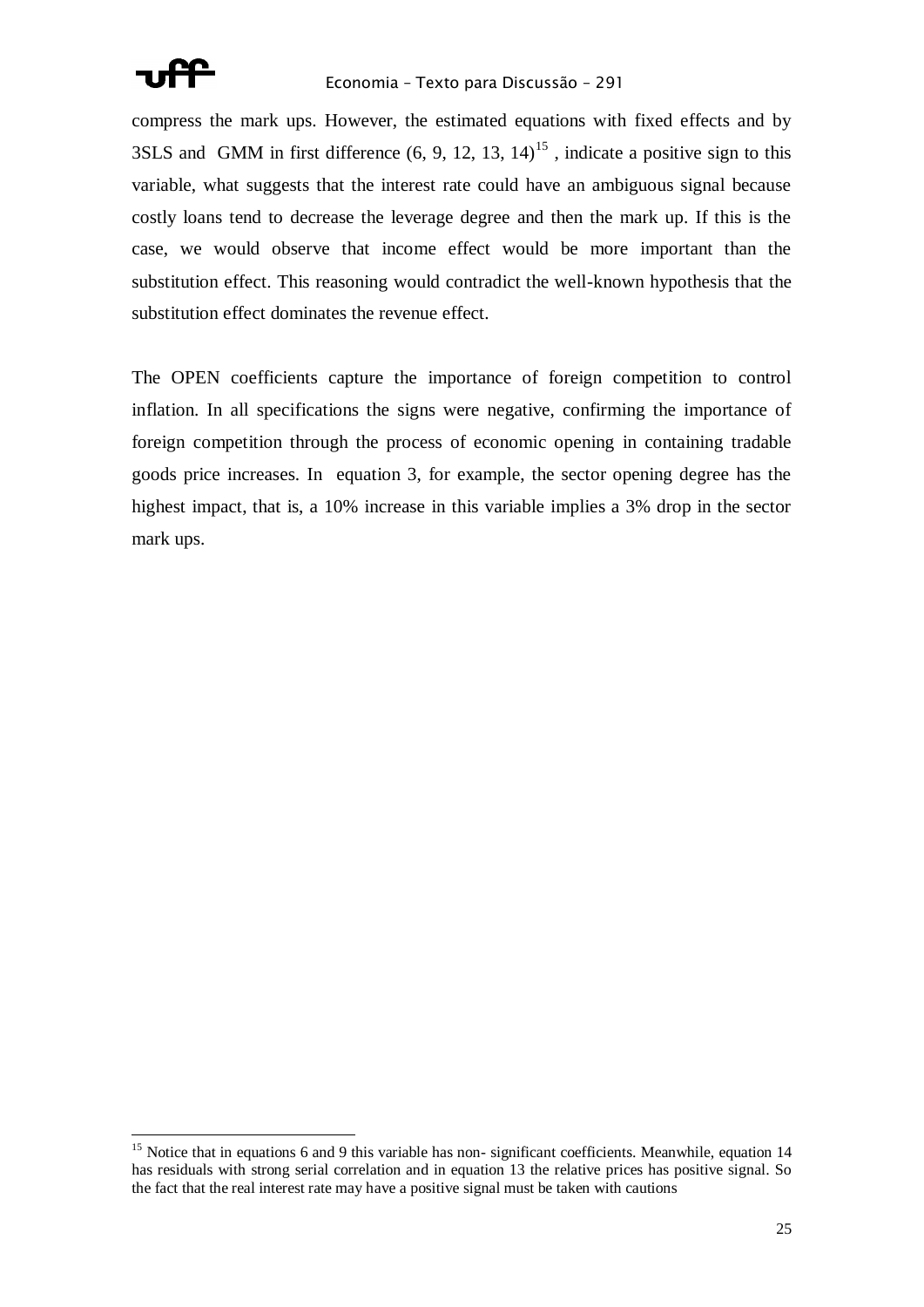

TABLE 10: Estimated Models with FGLS (Cross-section Weights), **without Fixed Effects and** 

#### **with Fixed Effects**

Dependent Variable: Mark-up (White consistent covariance matrix computed)

| <b>VARIABLE</b> |                     | <b>FGLS</b> |             | FGLS               |           |           |                   |
|-----------------|---------------------|-------------|-------------|--------------------|-----------|-----------|-------------------|
|                 | EQ. 1               | EQ. 2       | EQ. 3       | EQ. 4              | EQ.5      | EQ. 6     | EQ. 7             |
|                 | NO FE               | NO FE       | NO FE       | FE                 | FE        | FE        | <b>DIFFERENCE</b> |
|                 |                     |             | <b>LOGS</b> |                    |           |           |                   |
| Constant        | $\overline{1.5235}$ | 1.3982      | 0.7001      | 1.2738             | 1.3140    | 0.8007    | 0.0112            |
|                 |                     |             |             |                    |           |           |                   |
| PM              | 0.0858              |             |             |                    |           | 0.2619    | $-0.0046$         |
|                 |                     |             |             |                    |           |           |                   |
| IP              | 0.0153              | 0.0116      | 0.0180      | 0.0059             | 0.0074    | 0.0266    | 0.0090            |
|                 |                     |             |             |                    |           |           |                   |
| LD              | $-0.0904$           | $-0.0589$   | $-0.0657$   |                    |           | $-0.0475$ | $-0.0692$         |
|                 |                     |             |             |                    |           |           |                   |
| <b>SGDP</b>     | $-0.0014$           | $-0.0009$   | $-0.0546$   | $-0.0014$          | $-0.0015$ | $-0.0015$ | $-0.0005$         |
|                 |                     |             |             |                    |           |           |                   |
| <b>OPEN</b>     | $-0.3450$           | $-0.3386$   | $-0.2908$   | $-0.3130$          | $-0.3575$ | $-0.2608$ | $-0.4801$         |
|                 |                     |             |             |                    |           |           |                   |
| <b>RPI</b>      | 0.0604              | 0.0870      | 0.0782      | 0.1184             | 0.1221    | 0.0509    | 0.0755            |
|                 |                     |             |             |                    |           |           |                   |
| <b>RER</b>      | 0.1096              | 0.1426      | 0.1030      | 0.1062             | 0.0809    | 0.0607    | 0.1397            |
|                 |                     |             |             |                    |           |           |                   |
| <b>RIR</b>      | $-0.0357$           | $-0.0810$   | $-0.0630$   | $-0.1193$          | $-0.1279$ | 0.0259    | $-0.0755$         |
|                 |                     |             |             |                    |           |           |                   |
| <b>DUM</b>      | 0.0357              | 0.0257      | 0.0195      | 0.0398             | 0.0389    | 0.0598    | 0.0491            |
|                 | Dum02               | Dum02yc     | Dumo02yc    | Dum <sub>2xc</sub> | Dum02yc   | Dum02     | Dum02yc           |
| AR(1)           | 0.9483              | 0.9384      | 0.9348      | 0.5150             | 0.4896    | 0.4245    |                   |
|                 |                     |             |             |                    |           | $Mu(-1)$  |                   |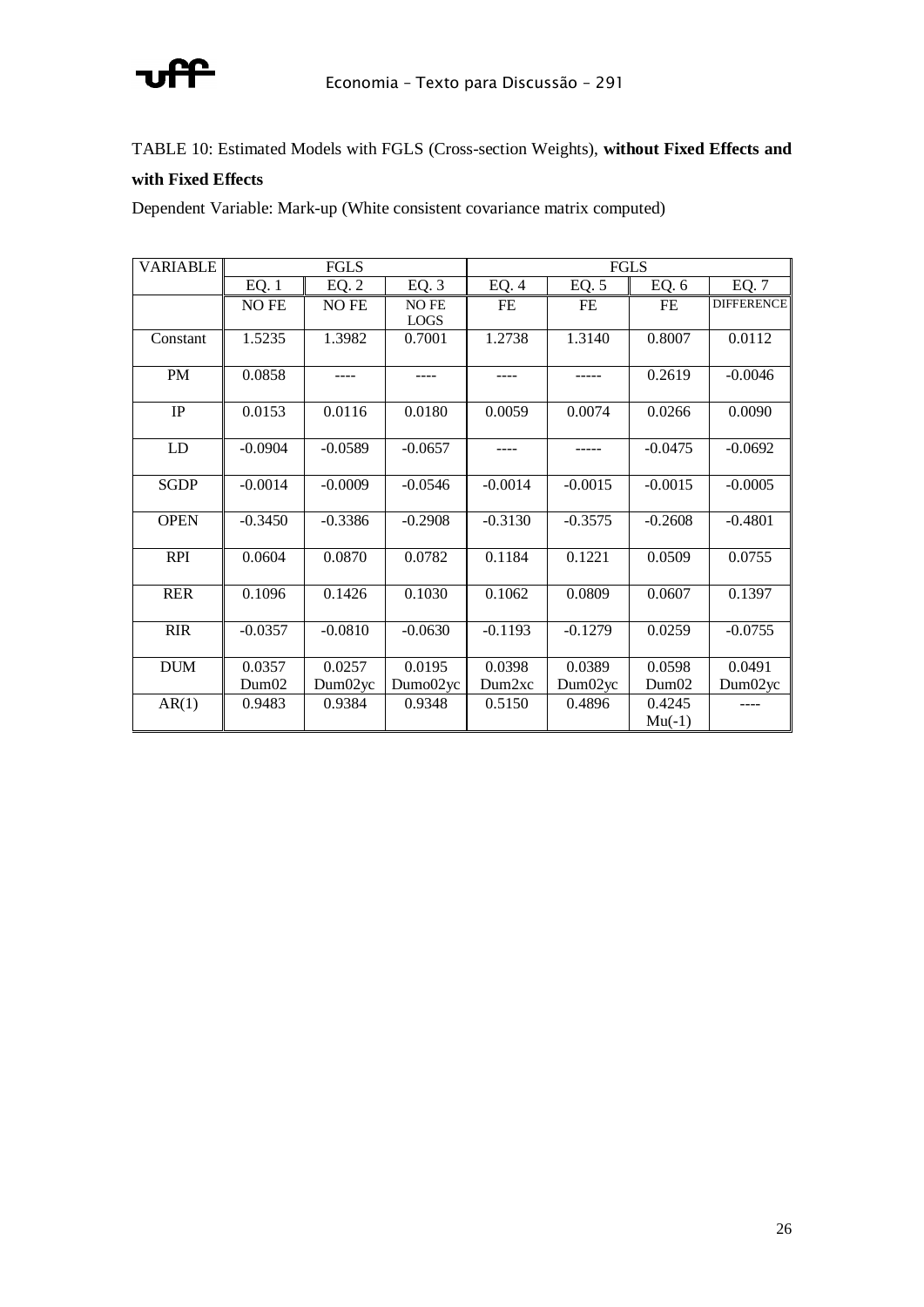

TABLE 11: Estimated Models with TSGLS and GMM FGLS (Cross-section Weights), **without**

#### **Fixed Effects and with Fixed Effects.**

| <b>VARIABLE</b> |                   | <b>TWO-STAGE GLS</b> |                |            |           | <b>GMM</b>                   |            |
|-----------------|-------------------|----------------------|----------------|------------|-----------|------------------------------|------------|
|                 | EQ. 8             | EQ. 9                | EQ. 10         | EQ. 11     | EQ. 12    | EQ. 13                       | EQ. 14     |
|                 | NO FE             | FE                   | FE             | NO FE      |           | <b>DIFFERENCE DIFFERENCE</b> | ORTHOG.    |
|                 |                   |                      | <b>LE-DIFF</b> |            |           | <b>DPD</b>                   | <b>DPD</b> |
| Constant        | 1.7469            | 0.5568               | 1.5214         | 2.0300     |           |                              |            |
| PM              |                   | 0.5892               |                | ----       | ----      | 0.5899                       | 0.4036     |
| IP              | 0.0242            | 0.0383               | 0.0314         | 0.0386     | 0.0259    | 0.0720                       | 0.0237     |
|                 |                   |                      | Differ.        |            |           |                              |            |
| LD              | $-0.2008$         | $-0.0683$            |                | $-0.2994$  |           | $-0.3154$                    |            |
|                 |                   |                      |                |            |           |                              |            |
| <b>SGDP</b>     | $-0.0027$         | $-0.0011$            | $-0.0019$      | $-0.00323$ | $-0.0009$ | $-0.0046$                    | $-0.0016$  |
| <b>OPEN</b>     | $-0.3222$         | $-0.3006$            | $-0.7448$      | $-0.2955$  | $-0.5753$ | $-0.5797$                    | $-0.4362$  |
|                 |                   |                      | Lag. Differ.   |            |           |                              |            |
| <b>RPI</b>      | 0.0706            | 0.0654               | 0.2408         | 0.0688     | 0.0516    | $-0.2576$                    | 0.0822     |
| <b>RER</b>      | 0.1091            | 0.2281               | $-0.2397$      | 0.0457     | 0.0648    | 0.0807                       | 0.0748     |
| <b>RIR</b>      | $-0.0920$         | 0.0381               | $-0.2263$      | $-0.0771$  | 0.0907    | 0.1931                       | 0.0719     |
|                 |                   |                      |                |            |           |                              |            |
| <b>DUM</b>      | 0.0335            | 0.0275               | 0.0645         | 0.0623     | 0.0623    | 0.1114                       | 0.0546     |
|                 | Dum <sub>02</sub> | Dum02yc              | Dum02yc        |            |           |                              |            |
| AR(1)           | 0.9401            | 0.4545               |                | 0.9610     |           | 0.2743                       | 0.5546     |
|                 |                   | $Mu(-1)$             |                |            |           | $Mu(-1)$                     | $Mu(-1)$   |

Dependent Variable: Mark-up (White consistent covariance matrix computed)

Finally, variables that represent microeconomic relations explaining the mark up behavior – profit margin (PM), investment profitability (IP) and the degree of leverage (LD) – presented the expected sign. Profit margin directly affects mark up determination (equations 2 and 3). Investment profitability variable (equations 2 to 4) showed a positive effect on the mark up, which indicates that the mark up behavior is related to the investment decision. The degree of leverage presents a negative relation with the mark up, which means that a smaller leverage power pressures the demand to generate internal funds to finance investments.<sup>16</sup> About this evidence we should remark that Pereira and Carvalho (2000) observed growing industrial firm leverage levels after monetary stabilization in Brazil. However, according to the authors, these levels would be relatively low when compared to the average for Asian countries in the 1990s, for example. The observation that there was an increase in the leverage power and that the

<sup>&</sup>lt;sup>16</sup> We notice that no material multicolinearity was detected. We achieve this conclusion by running each independent variable against the others and computing the correspondent  $R^2$ .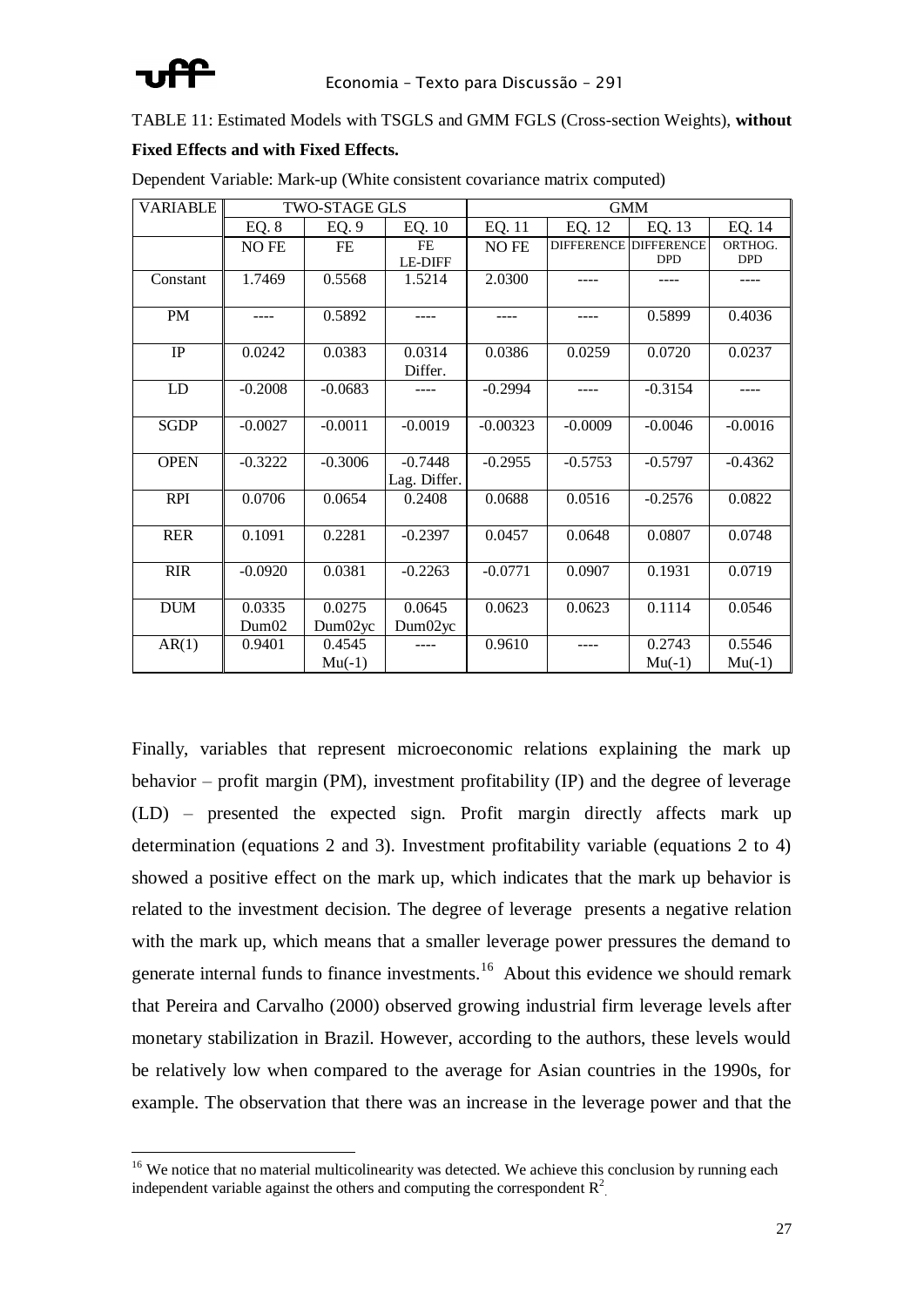investment level in fixed assets was relatively low reinforces the anticyclic behavior of the mark up, which aimed at preserving firm's market share.

As a last observation, we would mention that the main conclusions of our analysis were supported by the large majority of the models tested. So, the links among the variables proposed by our theoretical interpretation that supported our economic analysis were confirmed by most of the econometric equations. In particular, the main conclusion about the anticyclic behavior of the industrial mark up during the 1990s was established in all econometric specifications. It should also be observed that the less sophisticated specifications in econometric terms, as equations 1 and 2, produced the main results that were confirmed with the more sophisticated modeling.

### **5. Conclusion**

This paper discussed the determinants of the mark up in the Brazilian industrial firms in the 1990s. This discussion has been empirically supported by an econometric model, which has been tested in 14 different specifications. The econometric model showed great robustness as the expected signs of the variables were confirmed and the main results were observed in almost all econometric specifications.

According to the theoretical approach, we assume that the mark up is the strategic variable that firms rule according to the perception regarding their opportunities of growth. In this perspective price changes depend primarily on decisions about the mark up, and it is the need to accumulate internal resources aimed at financing growth that it is understood as the main motivation to the determination of the mark up. Thus, there is no automatic mechanism to explain how costs and demand pressures are passed through on prices; the process of pricing depends on a complex set of interactions among micro and macroeconomic variables to explain price changes in monetary economies.

With this analytical perspective in mind, we presented the macroeconomic scenario of the Brazilian economy in the 1990s. This scenario was set off by price stabilization and economic opening. A combination of domestic high interest rate, fixed exchange rate regime most of the time and high uncertainty in the external environment lead the economy to a stop-and-go pattern of growth. Opening of the economy and exchange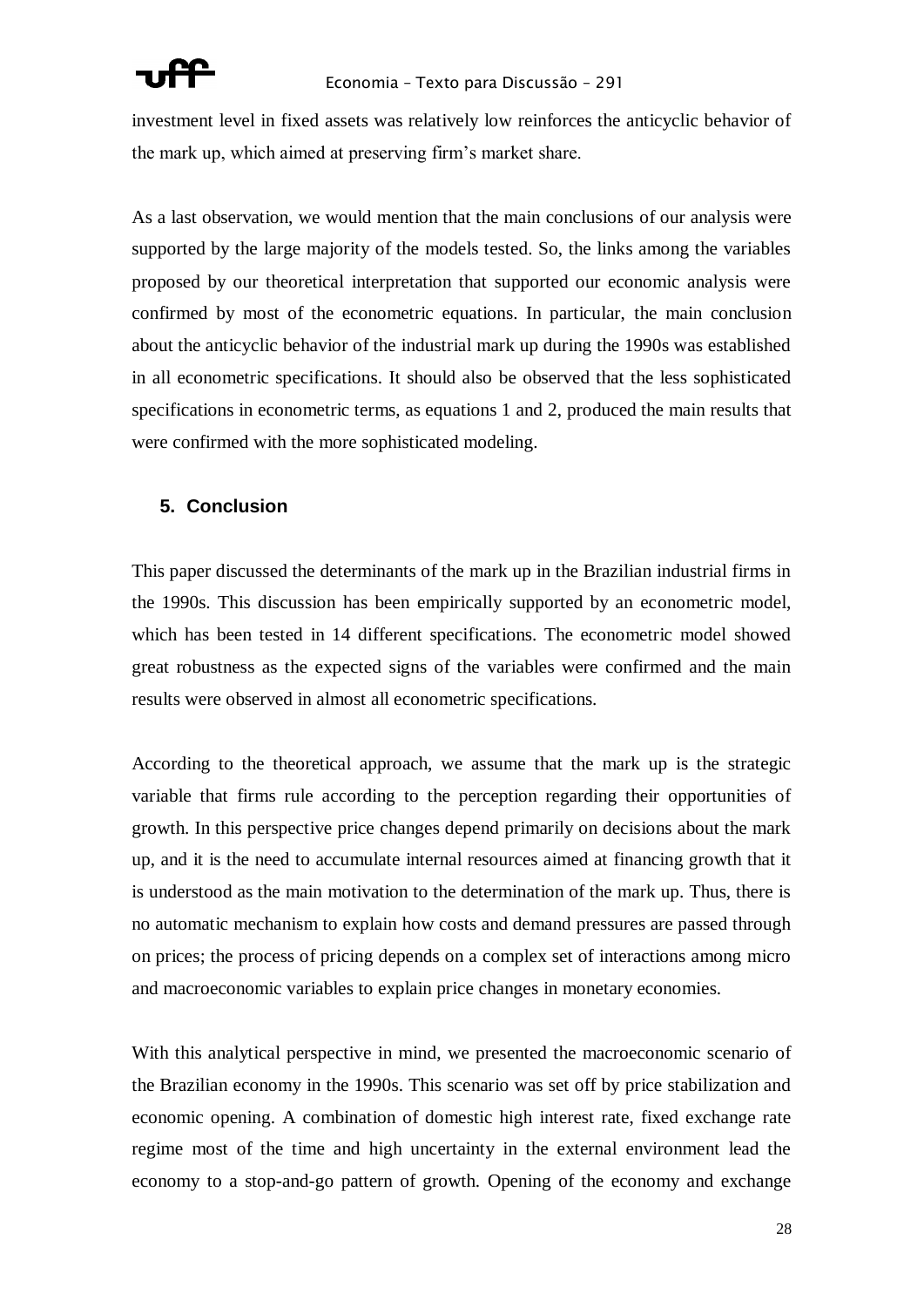

rate overvaluation had a dual contrary effect on pricing decisions of industrial firms: it lowered production and investment costs, but it increased competition. The result was modernization of the productive structure on one side and price stabilization, on the other. Modernization and the recovery of productivity growth occurred with low levels of investment in fixed capital. So price stability, productivity growth and increased competition did not result in sustained economic growth pushed by an investment boom.

In this context, mark ups did not show a trend to decrease, signaling that firms were able to preserve their profit margins, in spite of increased competition due to economic openess. We identified this behavior as defensive in the sense that the accumulation of internal funds were kept in more liquid assets.

In our empirical analysis we developed several econometric exercises exploiting how micro and macroeconomic variables affected the determination of the mark up in the 1990s. An interesting result that was confirmed in all econometric specifications is that mark up showed an anticyclic pattern. This finding confirms our hypothesis of a defensive behavior by firms. Among the macroeconomic variables, the real exchange rate was the most important to explain the determination of the mark up. Appreciation of the exchange rate after the Real Plan reduced domestic production protection degree and therefore the exchange rate contributed to contain the firms' mark up. Other macroeconomic variables, as changes in relative price, real interest rate and economy opening showed the expected signal, however not all of them were confirmed in all econometric specifications.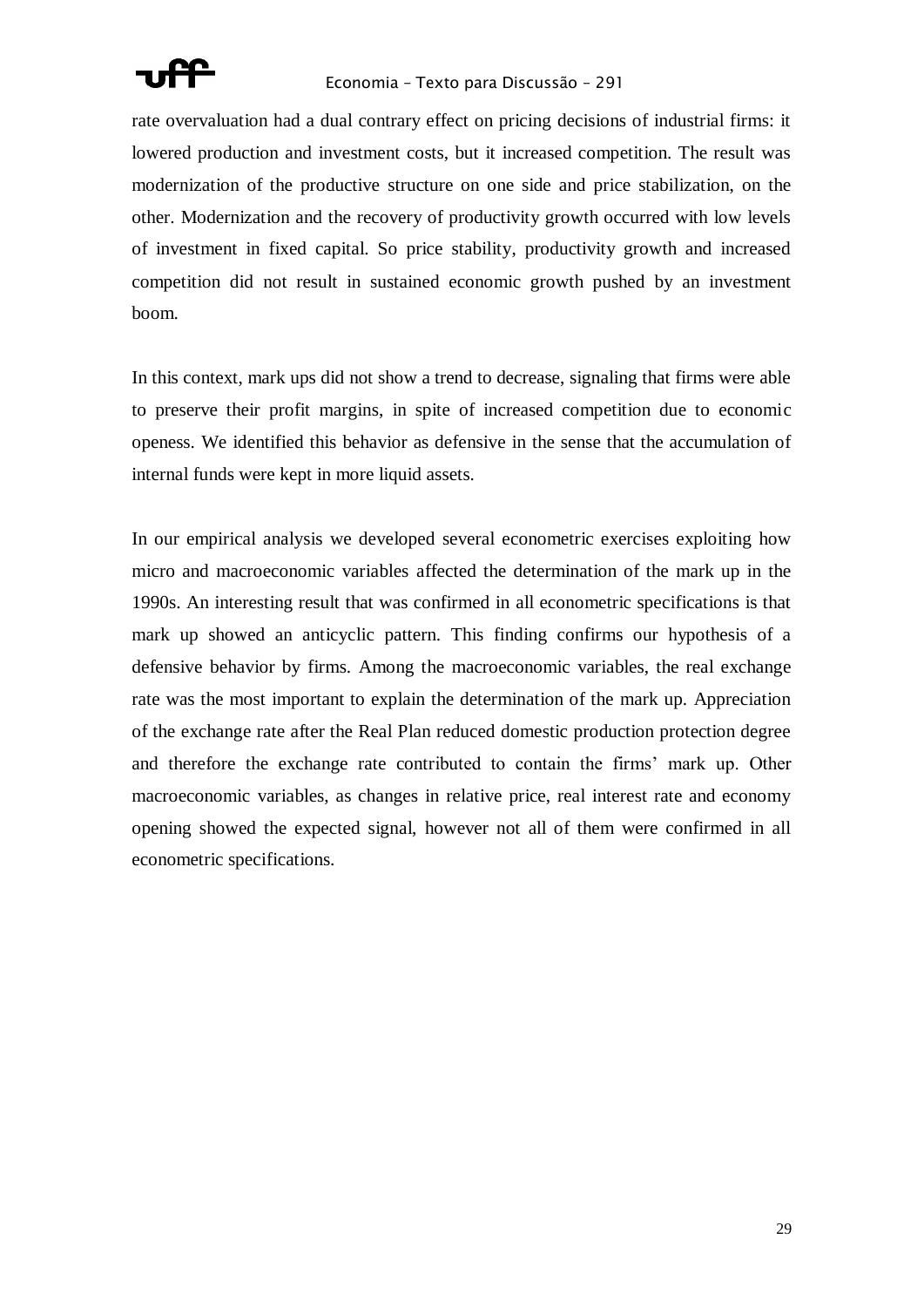

| Sectors                                                     | 1990              | 1991 | 1992 | 1993 1994     |      | 1995              | 1996              | 1997 | 1998 | 1999 | Avg. DP      |      |
|-------------------------------------------------------------|-------------------|------|------|---------------|------|-------------------|-------------------|------|------|------|--------------|------|
| NON-METALLIC MINERALS (MNM)<br>$\left( \frac{1}{2} \right)$ | 1.33              | 1.41 | 1.38 | 1.40          | 1.49 | 1.46              | 1.40              | 1.39 | 1.42 | 1.69 | 1.44 0,10    |      |
| NON-FERROUS METALLURGY(MNF)<br>(2)                          | 1.24              | 1.27 | 1.25 | 1.23          | 1.34 | 1.34              | 1.29              | 1.28 | 1.26 | 1.40 | 1.29         | 0,05 |
| SIDERURGY(SID)<br>3)                                        | 1.17              | 1.20 | 1.24 | 1.27          | 1.25 | 1.26              | 1.25              | 1.23 | 1.21 | 1.34 | 1.25         | 0,06 |
| OTHER METALLURGICAL(OSI)<br>4)                              | 1.09              | 1.13 | 1.14 | 1.16          | 1.22 | 1.19              | 1.18              | 1.16 | 1.14 | 1.30 | 1.17         | 0,06 |
| MACHINES AND TRACTORS(MTR)<br>5)                            | 1.31              | 1.31 | 1.42 | 1.63          | 1.55 | 1.51              | 1.56              | 1.47 | 1.47 | 1.60 | 1.480,12     |      |
| ELECTRIC MATERIAL(MEL)<br>6)                                | 1.21              | 1.22 | 1.30 | 1.26          | 1.25 | 1.25              | 1.24              | 1.17 | 1.17 | 1.19 | 1.23 0,04    |      |
| ELECTRONIC EQUIPMENT(EQE)<br>7)                             | 1.37              | 1.38 | 1.38 | 1.41          | 1.47 | 1.49              | 1.51              | 1.39 | 1.34 | 1.24 | 1.40 0,08    |      |
| AUTOMOBILES, TRUCKS AND BUSES(VAL)<br>8)                    | 1.16              | 1.21 | 1.20 | 1.23          | 1.27 | 1.29              | 1.31              | 1.29 | 1.23 | 1.20 | $1.24\ 0.05$ |      |
| OTHER VEHICLES AND PARTS(OUP)<br>9)                         | 1.16              | 1.14 | 1.19 | 1.22          | 1.24 | 1.23              | 1.21              | 1.14 | 1.10 | 1.12 | $1.17\,0.05$ |      |
| 10) PAPER AND PRINTING(PAG)                                 | 1.16              | 1.25 | 1.16 | 1.10          | 1.13 | 1.20              | 1.17              | 1.13 | 1.11 | 1.48 | 1.19 0,11    |      |
| 11) RUBBER INDUSTRY(BOR)                                    | $\overline{1.25}$ | 1.25 | 1.28 | 1.30          | 1.31 | 1.32              | 1.37              | 1.32 | 1.28 | 1.46 | 1.31 0,06    |      |
| 12) CHEMICAL ELEMENTS(ELQ)                                  | 1.30              | 1.36 | 1.40 | 1.67          | 1.60 | 1.54              | 1.50              | 1.53 | 1.48 | 1.93 | $1.53$ 0,18  |      |
| 13) PETROLEUM REFINEMENT(RPE)                               | 1.33              | 1.28 | 1.46 | 1.79          | 1.64 | 1.56              | 1.45              | 1.49 | 1.66 | 2,14 | 1.58 0,25    |      |
| 14) MISCELLANEOUS CHEMICALS(QDI)                            | 1.25              | 1.27 | 1.23 | 1.25          | 1.24 | 1.21              | $\overline{1.27}$ | 1.21 | 1.20 | 1.50 | 1.26 0.09    |      |
| 15) PHARMACEUTICS AND PERFUMERY(FAR)                        | 1.36              | 1.24 | 1.41 | 1.49          | 1.48 | 1.42              | 1.39              | 1.47 | 1.49 | 1.48 | 1.42         | 0,08 |
| 16) PLASTIC ARTICLES(PLA)                                   | 1.36              | 1.32 | 1.29 | 1.36          | 1.33 | 1.38              | 1.46              | 1.30 | 1.30 | 1.46 | 1.36 0,06    |      |
| 17) TEXTILE INDUSTRY(TEX)                                   | 1.29              | 1.23 | 1.23 | 1.25          | 1.23 | 1.25              | 1.26              | 1.23 | 1.19 | 1.17 | $1.24\ 0.03$ |      |
| 18) CLOTHING ARTICLES(VES)                                  | 1.30              | 1.25 | 1.29 | 1.25          | 1.26 | 1.25              | $\overline{1.29}$ | 1.25 | 1.26 | 1.17 | 1.26 0,04    |      |
| 19) FOOTWEAR MANUFACTURING(CAL)                             | 1.08              | 1.11 | 1.24 | 1.23          | 1.18 | 1.17              | 1.22              | 1.14 | 1.07 | 1.00 | 1.14 0,08    |      |
| 20) COFFEE INDUSTRY(CAF)                                    | 1.15              | 1.16 | 1.12 | 1.24          | 1.25 | 1.25              | 1.20              | 1.15 | 1.16 | 1.28 | $1.19\ 0.06$ |      |
| 21) PROCESSING OF VEGETABLE PRODUCTS(BE)                    | 1.19              | 1.25 | 1.29 | 1.29          | 1.25 | 1.20              | 1.32              | 1.22 | 1.21 | 1.23 | 1.25 0,05    |      |
| 22) ANIMAL SLAUGHTER(ABA)                                   | 1.10              | 1.10 | 1.09 | 1.14          | 1.15 | 1.16              | 1.18              | 1.13 | 1.13 | 1.29 | $1.15\,0.06$ |      |
| 23) DAIRY INDUSTRY(LAT)                                     | 1.14              | 1.13 | 1.13 | 1.14          | 1.14 | 1.18              | 1.22              | 1.19 | 1.23 | 1.23 | 1.17         | 0,04 |
| 24) SUGAR INDUSTRY(ACU)                                     | 1.15              | 1.14 | 1.11 | $1.16$ 1.16   |      | $\overline{1.1}1$ | 1.10              | 1.05 | 1.04 | 1.32 | 1.14 0.08    |      |
| 25) VEGETABLE OILS MANUFACTURING(OVE)                       | 1.14              | 1.18 | 1.26 | 1.17          | 1.17 | 1.15              | 1.14              | 1.21 | 1.23 | 1.25 | 1.19         | 0,04 |
| 26) OTHER FOODSTUFFS(ALI)                                   | 1.14              | 1.16 | 1.20 | 1.21          | 1.20 | 1.21              | $\overline{1.23}$ | 1.22 | 1.23 | 1.30 | 1.21         | 0,04 |
| <b>AVERAGE</b>                                              | 1.22              | 1.23 | 1.26 | 1.30          | 1.30 | 1.29              | 1.30              | 1.26 | 1.25 | 1.38 | 1.30 0,07    |      |
| <b>STANDARD DEVIATION</b>                                   | 0.09              | 0,08 | 0,10 | 0,17          | 0,15 | 0,13              | 0,12              | 0.13 | 0,15 | 0,25 |              |      |
| <b>VARIATION COEFFICIENT</b>                                | 0.07              | 0,07 | 0,08 | $0,13$ $0,11$ |      | 0,10              | 0,10              | 0,10 | 0,12 | 0,18 |              |      |
|                                                             |                   |      |      |               |      |                   |                   |      |      |      |              |      |

#### ANNEX: TABLE 1 - MARK UPS – MANUFACTURING INDUSTRY

Source: Brazilian Statistical Office (IBGE) Input-Output Matrix (1985, 1990 a 1998); Getúlio Vargas Foundation (FGV) Wholesale

Price Index (IPA); Foreign Trade Foundation (FUNCEX) cost indicators. Own calculations.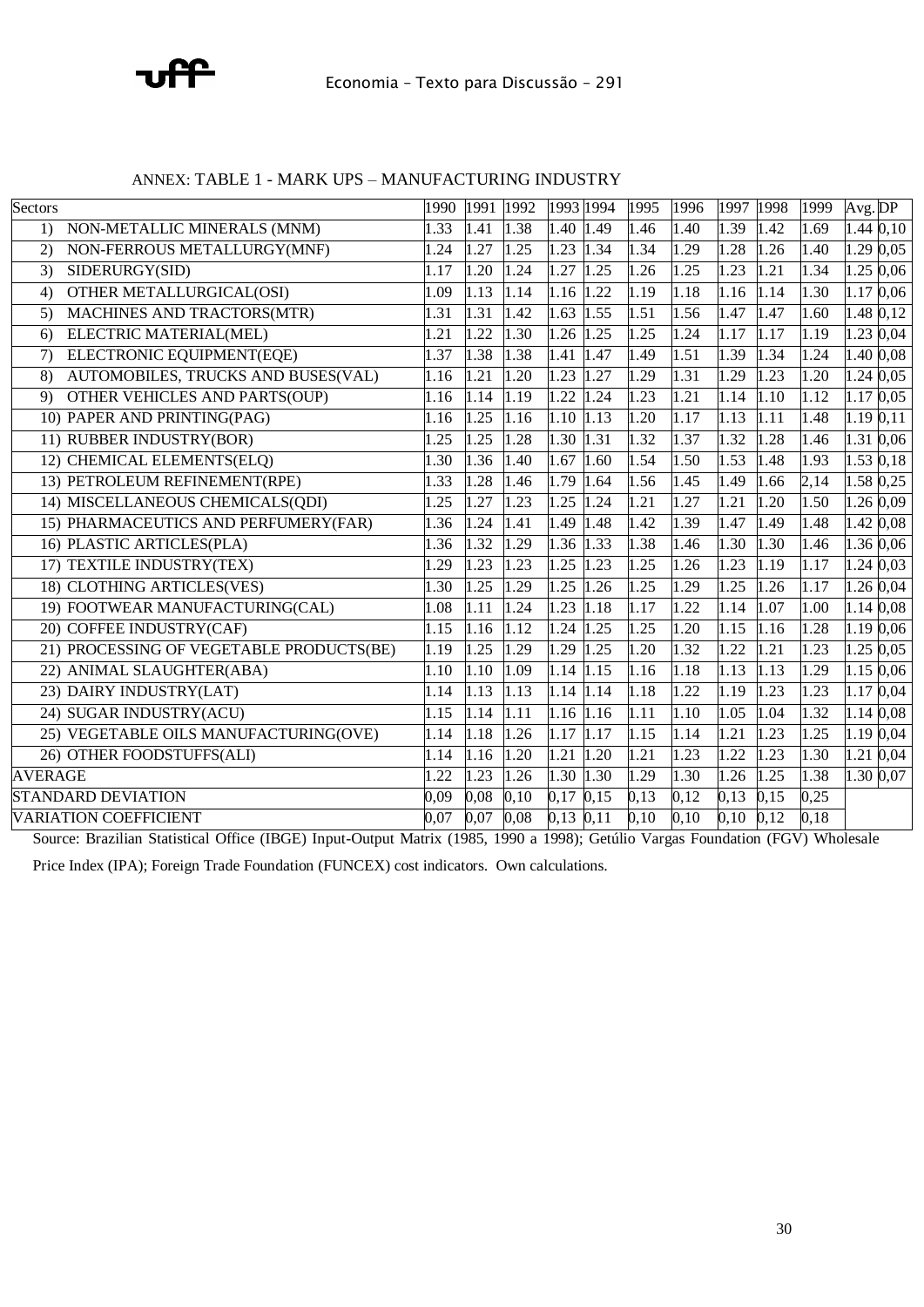

#### **Methodological Annex - Definition of the variables**

 $MU = mark up$ , constructed as the quotient of the value of production of one sector by the sum of its respective intermediate consumption, salary and contributions, obtained from the input-output matrix of Brazil from 1985 and 1990 to 1998. For the year of 1999 mark up was estimated using the quotient of the variation of the sector IPA – the Brazilian wholesale price index from the Getúlio Vargas Foundation (FGV) - and the sector cost variation index from the Foreign Trade Foundation (FUNCEX). Table in the Annex contains the annual mark up estimates for the 26 sectors. The last line and column contain the annual and sector averages and standard deviations, respectively.

SGDP = sector GDP; obtained from the National Accounts computed by the Brazilian Statistical Office (IBGE).

 $OPEN =$  imports penetration coefficient, calculated as the quotient of the value of imports by sector and the difference between the sector value of production and its net exports, all estimates obtained from the input-output matrix produced by IBGE.

 $RPI$  = relative annual sector producer price index, calculated by dividing the sector wholesale price index (IPA) by the manufacturing industry index. The monthly indexes were aggregated by the annual average. For the petroleum refinement sector (RPE) it was constructed an index based on the annual prices of petroleum, computed by the National Agency of Petroleum (ANP).

 $RER = real exchange rate, defined by the value of the dollar in domestic currency times$ the USA producer price index (PPI), divided by the FGV wholesale price index, both indexes, August 1994=100. The real exchange rate was calculated for the month and aggregated by the annual average.

RIR = annual real rate of interest; obtained considering the nominal basic rate of interest (SELIC) determined by the Brazilian Central Bank, discounted by the inflation rate obtained through the monthly general price index (IGP-DI) from FGV.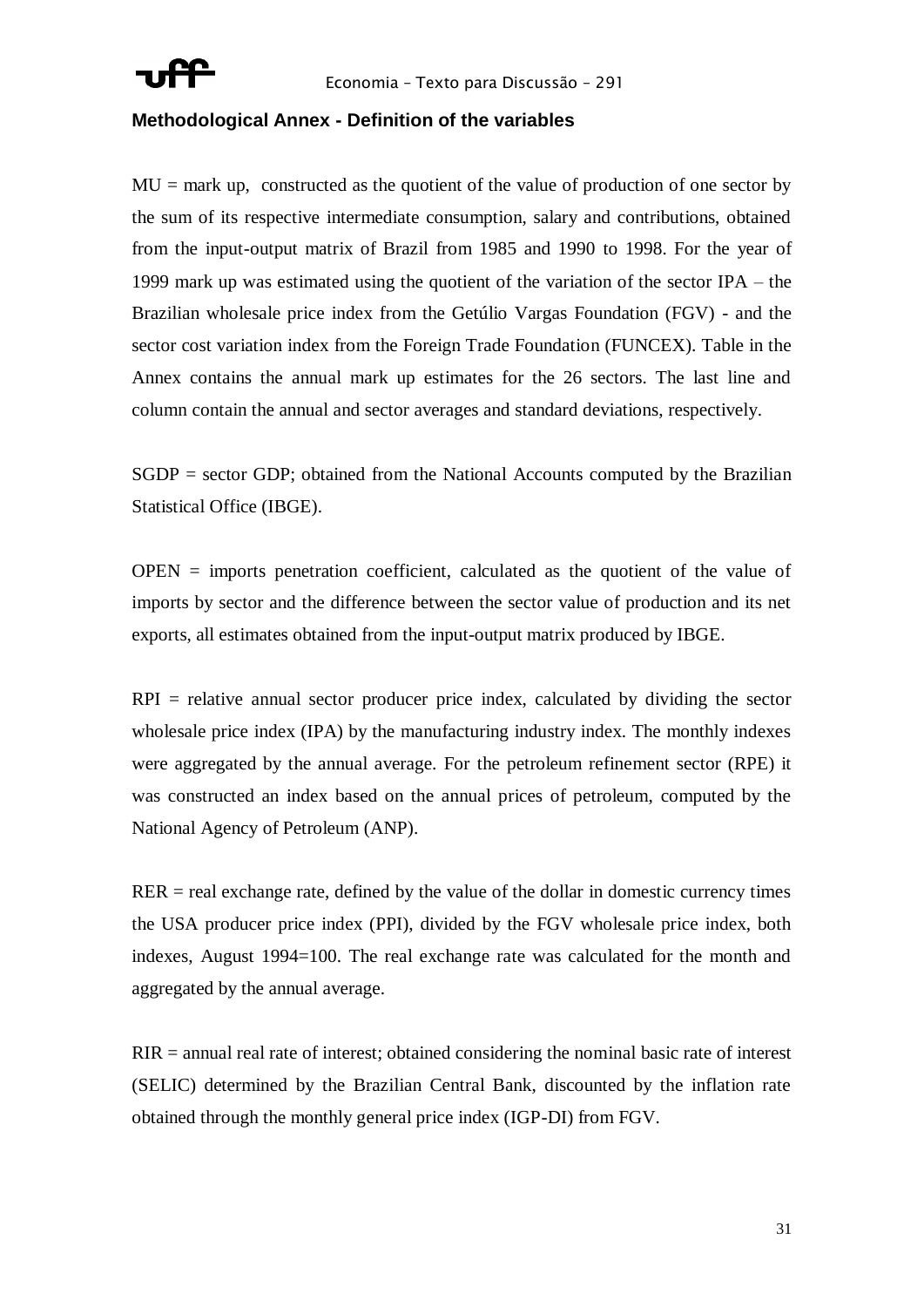PM = profit margin; calculated as Net Profit/Net Operational Revenue available at *Gazeta Mercantil Annual Balance.*

 $IP$  = investment profitability, calculated as Asset Equivalence Result/Asset Balance Value from *Gazeta Mercantil Annual Balance.*

LD = sector leverage degree, calculated as Net Debt/Net Worth from *Gazeta Mercantil Annual Balance* considering the relation.

Finally, it should be added that the primary data used in this paper was obtained from a survey originally developed for ECLAC- Economic Commission for Latin America (Miranda *et al*, 2001). Despite the availability of the mark up series for the period from 1985 to 2000 we chose to analyze in this paper a shorter period (1990-1999) that contained data for all variables of interest (8) and the highest possible number of sectors (26). In this way we built up a database of balanced panel (balanced panel data), containing 243 observations.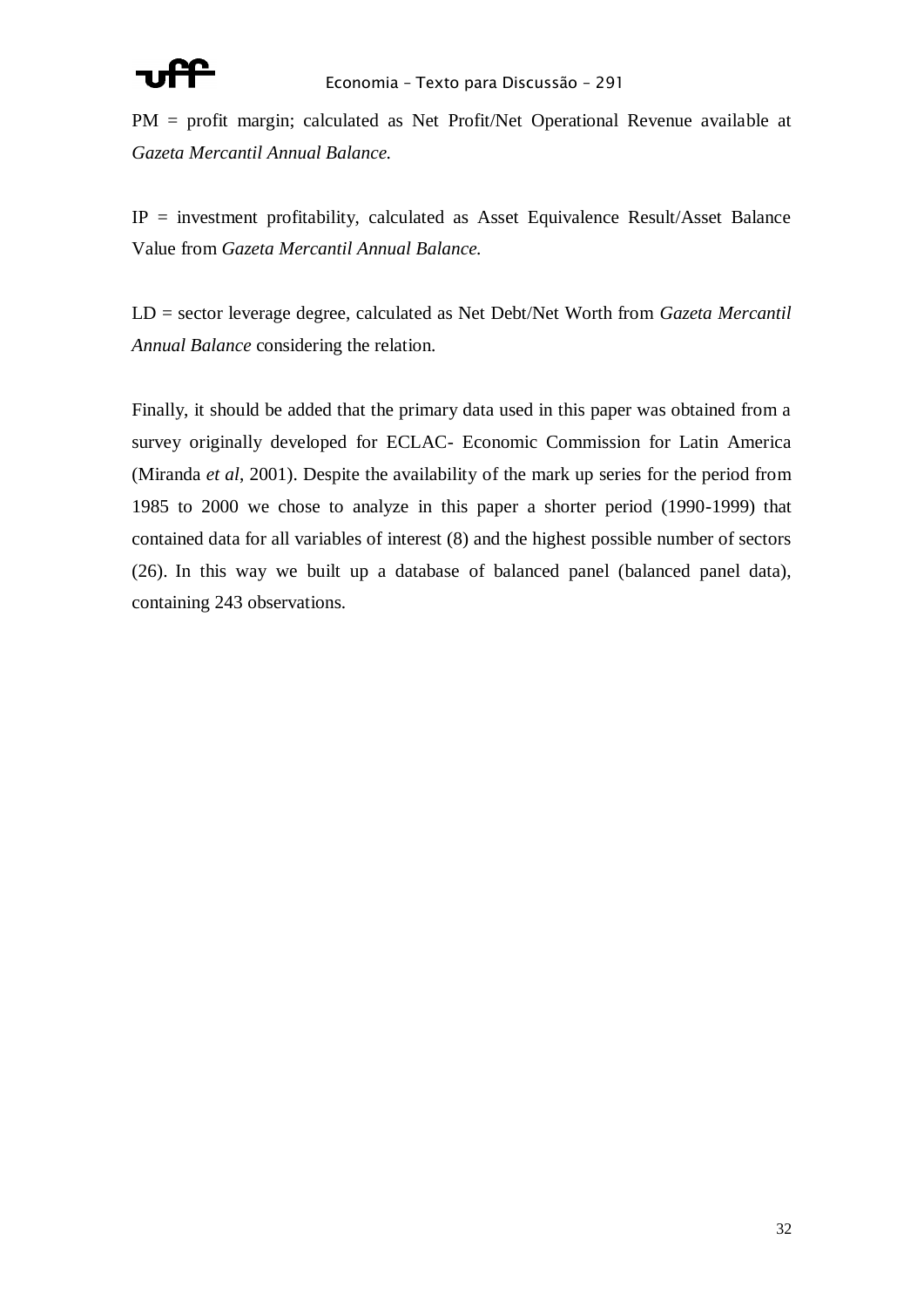

**References**

Arestis, P., Milberg, W. Degree of monopoly, pricing, and flexible exchange rates. *Journal of Post Keynesian Economics*, vol. 16(2), Winter, 1993.

Calabi, A, Luque, C A. *Os ciclos de expansão industrial e seus impactos*, Coleção Estudos Econômicos e Sociais, Nobel e Ministério do Trabalho, 1985.

Camargo, J M ; Landau, E.. Variações de demanda, estrutura de custos e margem bruta de lucros no Brasil, *Pesquisa e Planejamento Economico*, vol. 13, no. 3, 1983.

Considera, C M Preços, mark up e distribuição funcional da renda na indústria de transformação: dinâmica de longo e curto prazo – 1959/1980, *Pesquisa e Planejamento Economico*, vol. 11, no. 3, 1981.

Davidson, P.. *Money and the real wor*ld. New York: Macmillan, 2nd edition, 1978.

Eichner, A. S. A theory of determination of the mark-up under oligopoly. *The Economic Journal*, London, MacMillan Journals, 83(332), 1184-1200, 1973.

Eichner, A. S. *The megacorp and oligopoly – micro foundations of macro dynamics*. Cambridge, Cambridge University Press, 1976.

Eichner, A. S. *Toward a new economics: essays in post-Keynesian and intuitionalist theory*. New York, M. E. Sharpe, 1985.

Feijó, C. A. Decisões empresariais em uma economia monetária de produção: notas para uma teoria pós-keynesiana da firma*. Revista de Economia Política*,13(1), 82- 100,1983.

Ferreira, P C & Guillén, O T de C. Estrutura competitiva, produtividade industrial e liberalização comercial no Brasil, *Revista Brasileira de Econometria*, 58(4), 507-32, 2004.

Greenslade, J and Parker, M. New insights into price-setting behaviour in the UK: introduction and survey results, *The Economic Journal*, vol. 122, issue 558, February, pp. 1-15, 2012.

Hall, R. and Hitch, C.J. Price theory and business behavior*, Oxford Economic Papers*, no. 2, 1939.

Harcourt, G. C.& Kenyon, P. Pricing and the investment decision, *Kyklos*, 3(3), 33-50, 1976.

Hermann, J. Financial Structure and Financing Models: the Brazilian experience over the 1964-1997 period. *Journal of Latin American Studies*, Cambridge, v. 34, p. 71-114, 2002.